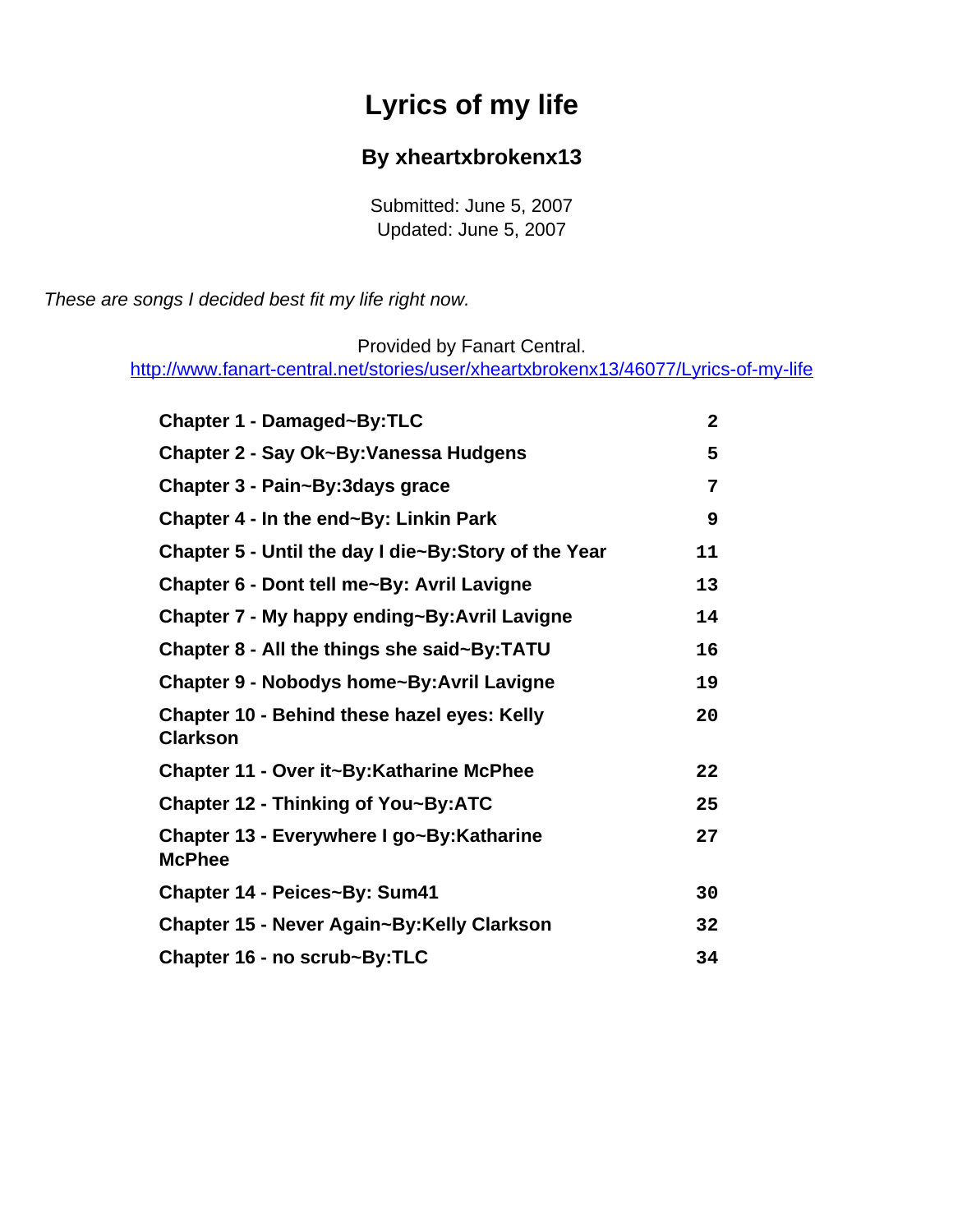# **1 - Damaged~By:TLC**

DAMAGED

<span id="page-1-0"></span>**BY:TLC** 

I know I'm kinda strange, to you sometimes Don't always say, what's on my mind You know that I've been hurt, by some guy But I don't wanna mess up this time

#### [BRIDGE]

And I really really really care And I really really really want you And I think I'm kinda scared Cos I don't want to lose you If you really really really care Then maybe you can hang through I hope you understand It's nothing to you

### [CHORUS]

My heart's at a low I'm so much to manage I think you should know that I've been damaged I'm falling in love There's one disadvantage I think you should know that I've been damaged

I might look through your stuff, for what I don't wanna find Or I might just set you up, to see if you're all mine I'm a little paranoid, from what I've been through Don't know what you got yourself into

And I really really really care (And I care about you so much) And I really really really want you (I really do want you) And I think I'm kinda scared (But I'm scared with every touch) Cos I don't want to lose you (Cos I don't want to lose you) If you really really really care (If you care for me like you say) Then maybe you can hang through (Then maybe you can hang through)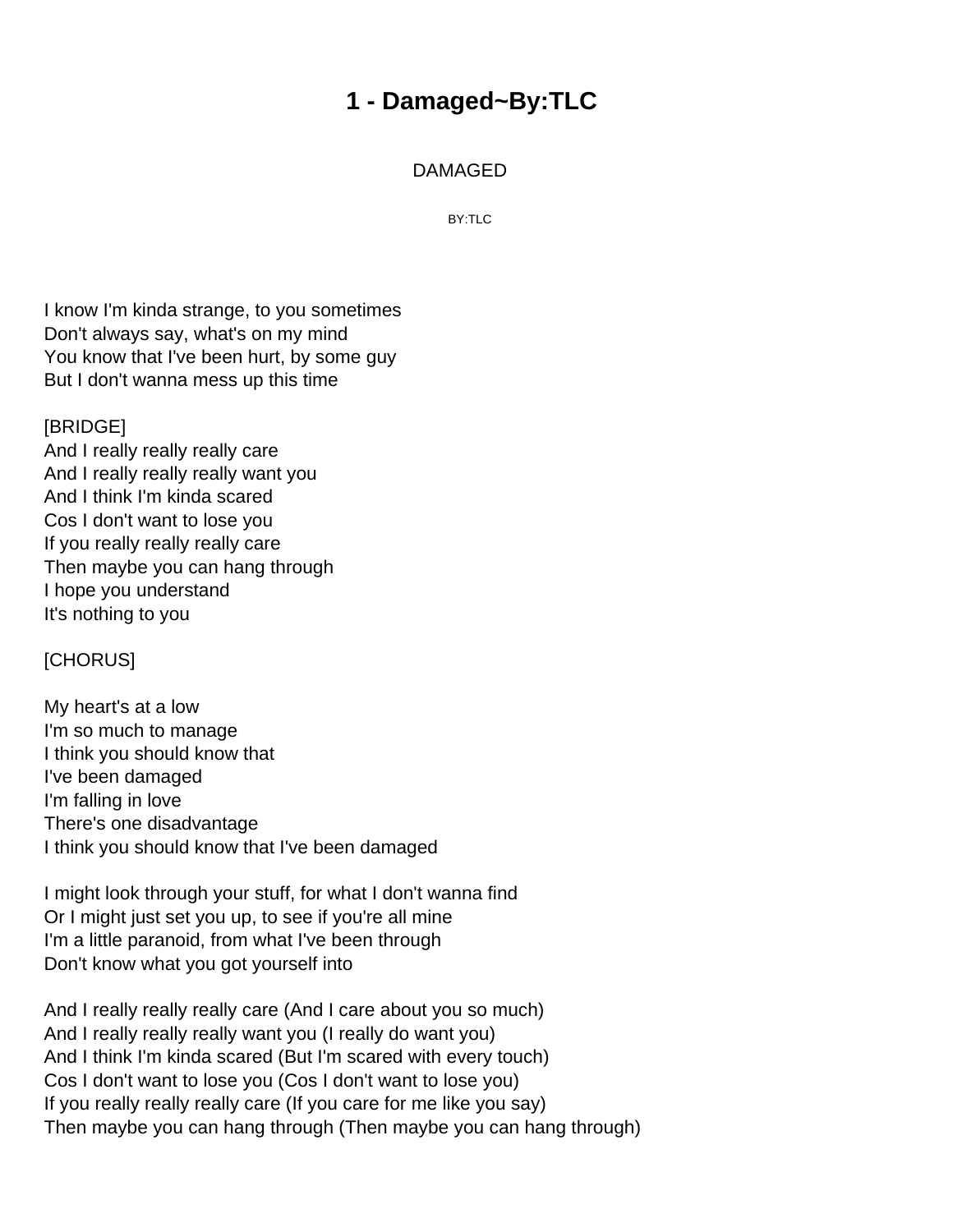I hope you understand (I hope you understand) It's nothing to you (It's nothing to you, you)

My heart's at a low (low) I'm so much to manage I think you should know that (I think you should know) I've been damaged I'm falling in love (I'm falling in love) There's one disadvantage I think you should know that I've been damaged (I think you should know that)

My heart's at a low I'm so much to manage (I'm so much to manage) I think you should know that (I think you should know that) I've been damaged (I've been damaged) I'm falling in love (I love you so) There's one disadvantage (I love you so) I think you should know that I've been damaged

And I really really really want you And I think I'm kinda scared Cos I don't want to lose you If you really really really care Then maybe you can hang through I hope you understand It's nothing to you (It's nothing to you)

My heart's at a low I'm so much to manage I think you should know that (Ooh I think you should know I've been damaged) I've been damaged (I've been damaged baby) I'm falling in love (Falling in love with you baby, yeah) There's one disadvantage I think you should know that I've been damaged

My heart's at a low I'm so much to manage I think you should know that I've been damaged I'm falling in love There's one disadvantage I think you should know that I've been damaged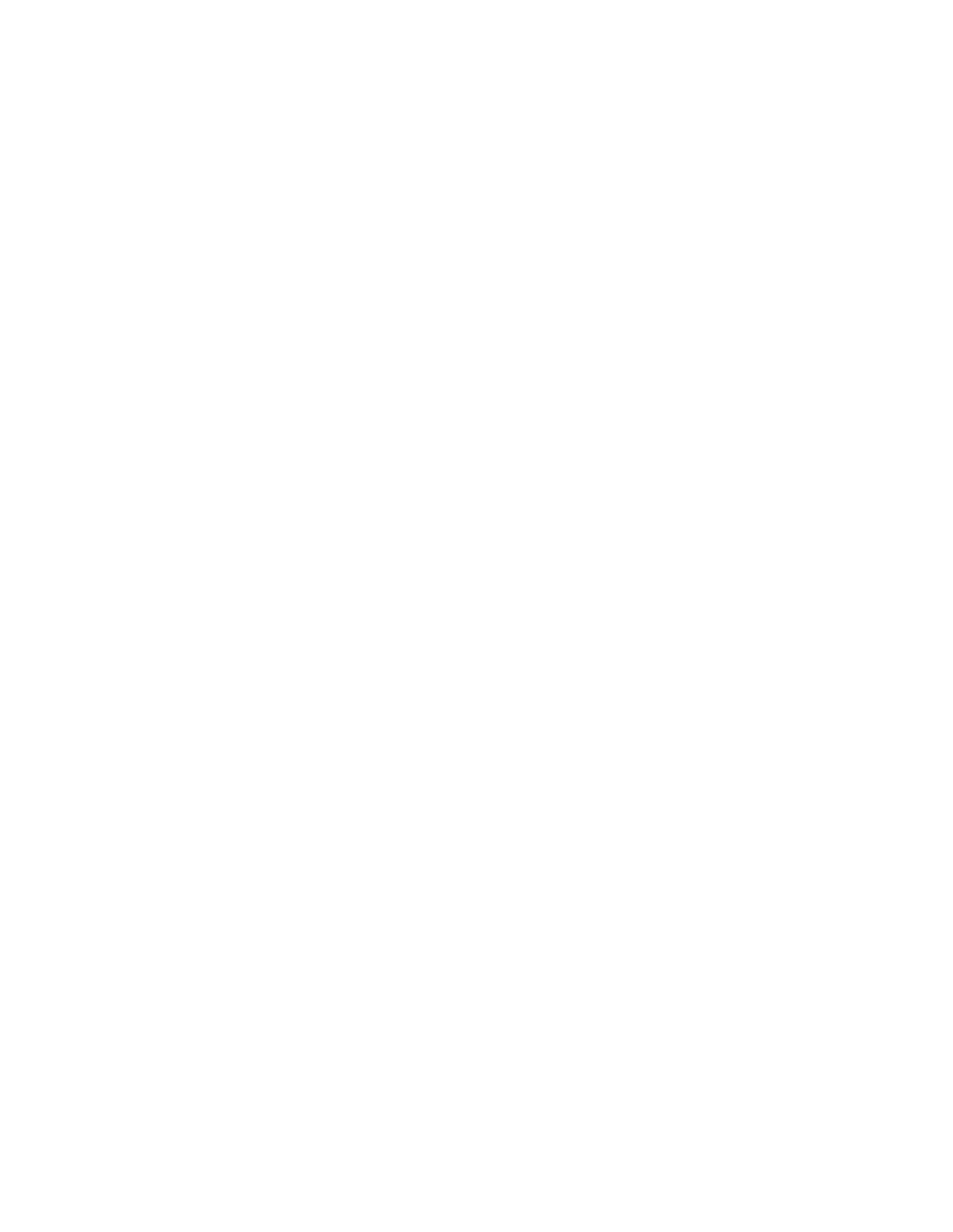# **2 - Say Ok~By:Vanessa Hudgens**

<span id="page-4-0"></span>You are fine You are sweet But I'm still a bit naive with my heart When you're close I don't breathe I can't find the words to speak I feel sparks But I don't wanna be into you If you are not looking for true love, oh oh No I don't wanna start seeing you If I can't be your only one

[Chorus] So tell me when it's not alright When it's not OK Will you try to make me feel better? Will you say alright? (say alright) Will you say OK? (Say OK) Will you stick with me through whatever? Or run away (Say that it's gonna be alright. That it's gonna be OK) Say OK.

When you call I don't know if I should pick up the phone every time I'm not like all my friends who keep calling up the boys, I'm so shy

#### <a href="

[http://www.lyricsmania.com/lyrics/vanessa\\_anne\\_hudgens\\_lyrics\\_7482/v\\_lyrics\\_31390/say\\_ok\\_lyrics\\_3](http://www.lyricsmania.com/lyrics/vanessa_anne_hudgens_lyrics_7482/v_lyrics_31390/say_ok_lyrics_346802.html") 46802.html" title="Say OK Lyrics">Say OK Lyrics</a> But I don't wanna be into you If you don't treat me the right way See I can only start seeing you If you can make my heart feel safe (feel safe)

[Chorus] When it's not alright When it's not OK Will you try to make me feel better? Will you say alright? (say alright) Will you say OK? (Say OK) Will you stick with me through whatever? Or run away (Say that it's gonna be alright. That it's gonna be OK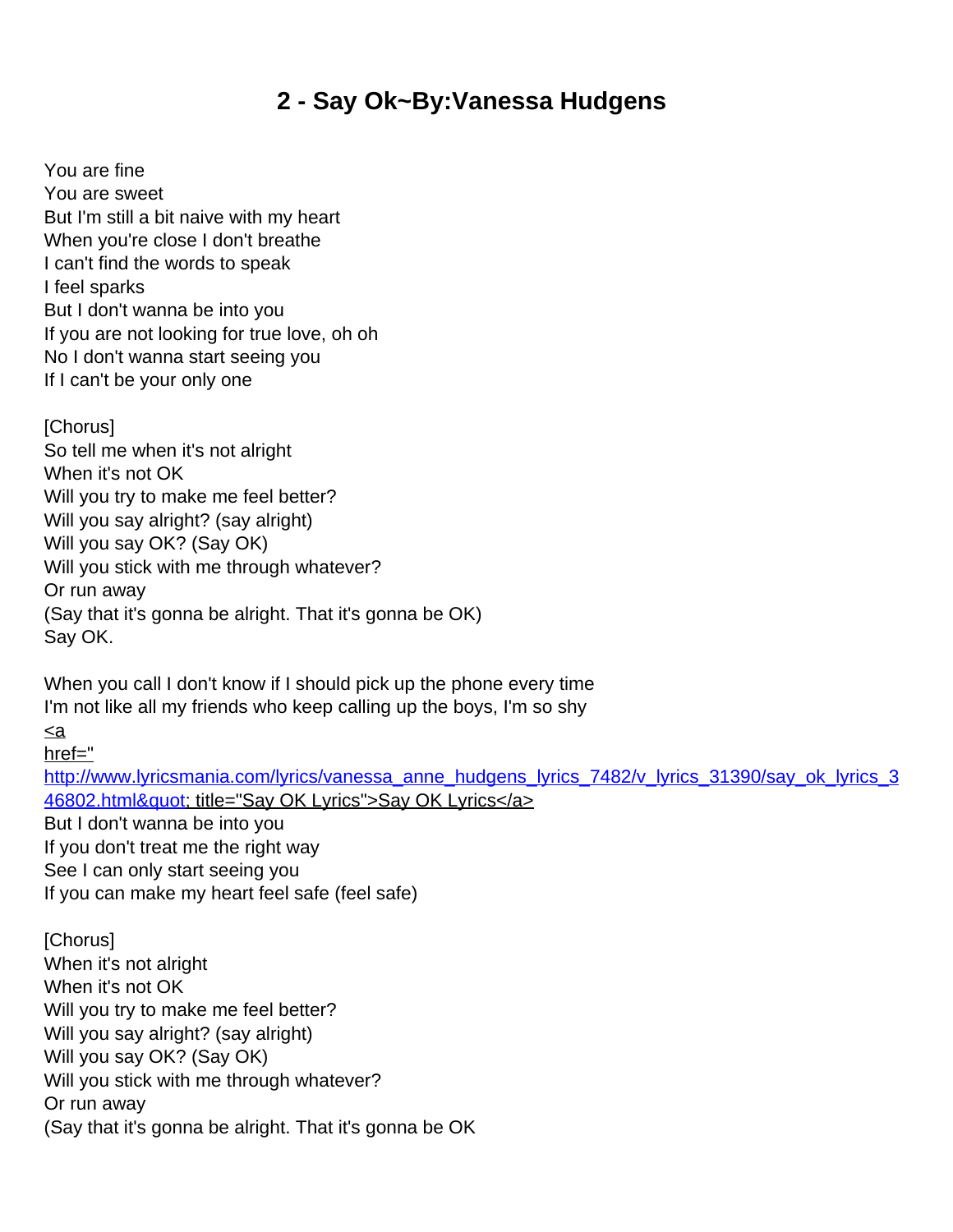Don't run away, don't run away)

Let me know if it's gonna be you Boy, you've got some things to prove Let me know that you'll keep me safe I don't want you to run away so Let me know that you'll call on time Let me know that you'll help me shine Will you wipe my tears away Will you hold me closer

[Chorus] When it's not alright When it's not OK Will you try to make me feel better Will you say alright? (say alright) Will you say OK? (Say OK) Will you stick with me through whatever? Or run away (Say that it's gonna be alright. That it's gonna be OK) Say OK (Don't run away, don't run away) (Say that it's gonna be alright. That it's gonna be OK, don't run away) Will you say OK (Say that it's gonna be alright. That it's gonna be OK)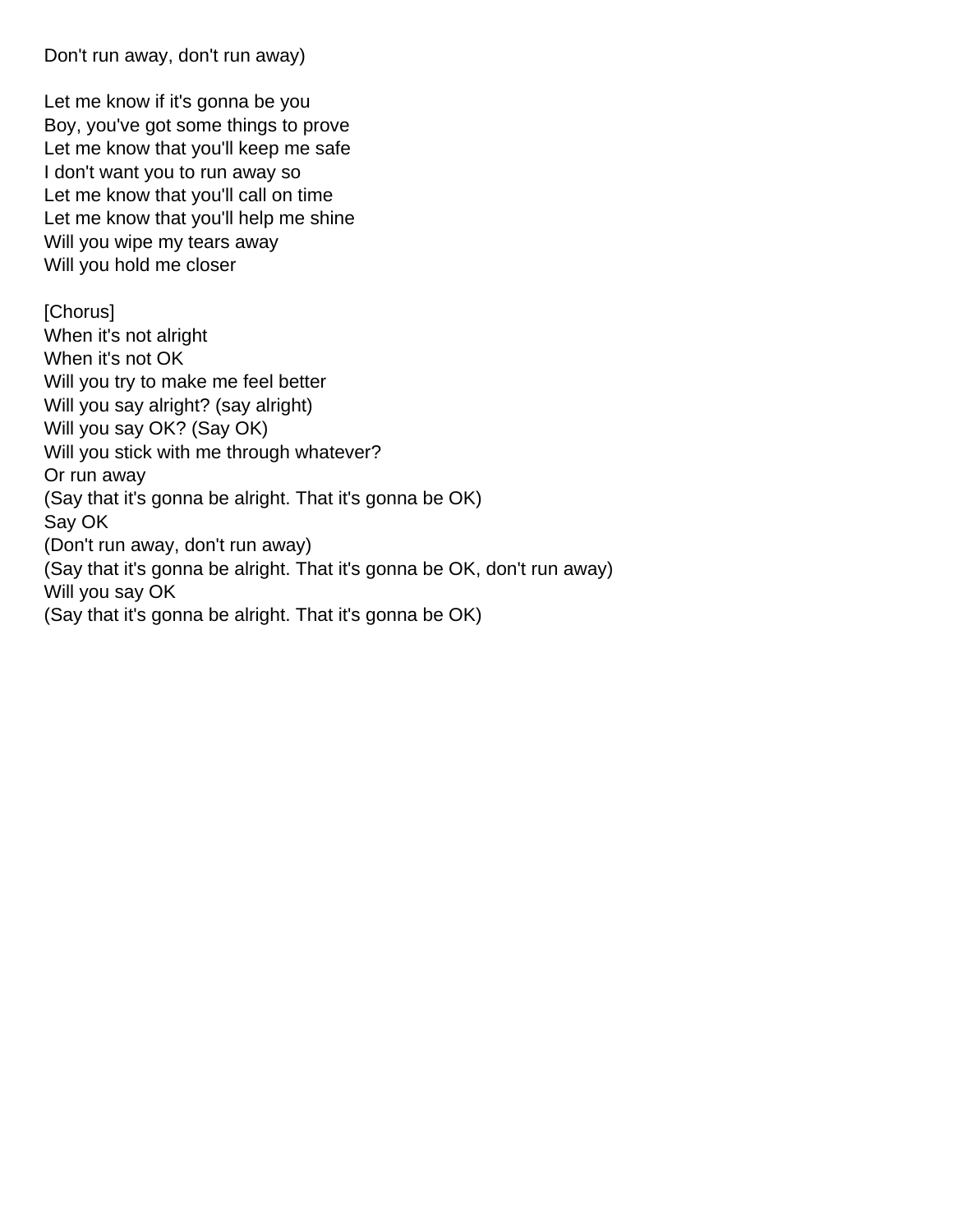# **3 - Pain~By:3days grace**

### <span id="page-6-0"></span>**Pain**

Pain Without love Pain Can't get enough Pain I like it rough Cause I'd rather feel pain than nothing at all

You're sick of feeling numb You're not the only one I'll take you by the hand And I'll show you a world that you can understand This life is filled with hurt When happiness doesn't work Trust me and take my hand When the lights go out you'll understand

Pain Without love Pain Can't get enough Pain I like it rough Cause I'd rather feel pain than nothing at all-x2

Anger and agony are better than misery Trust me I've got a plan When the lights go up You'll understand

Pain Without love Pain Can't get enough Pain I like it rough Cause I'd rather feel pain than nothing at all

Pain Without love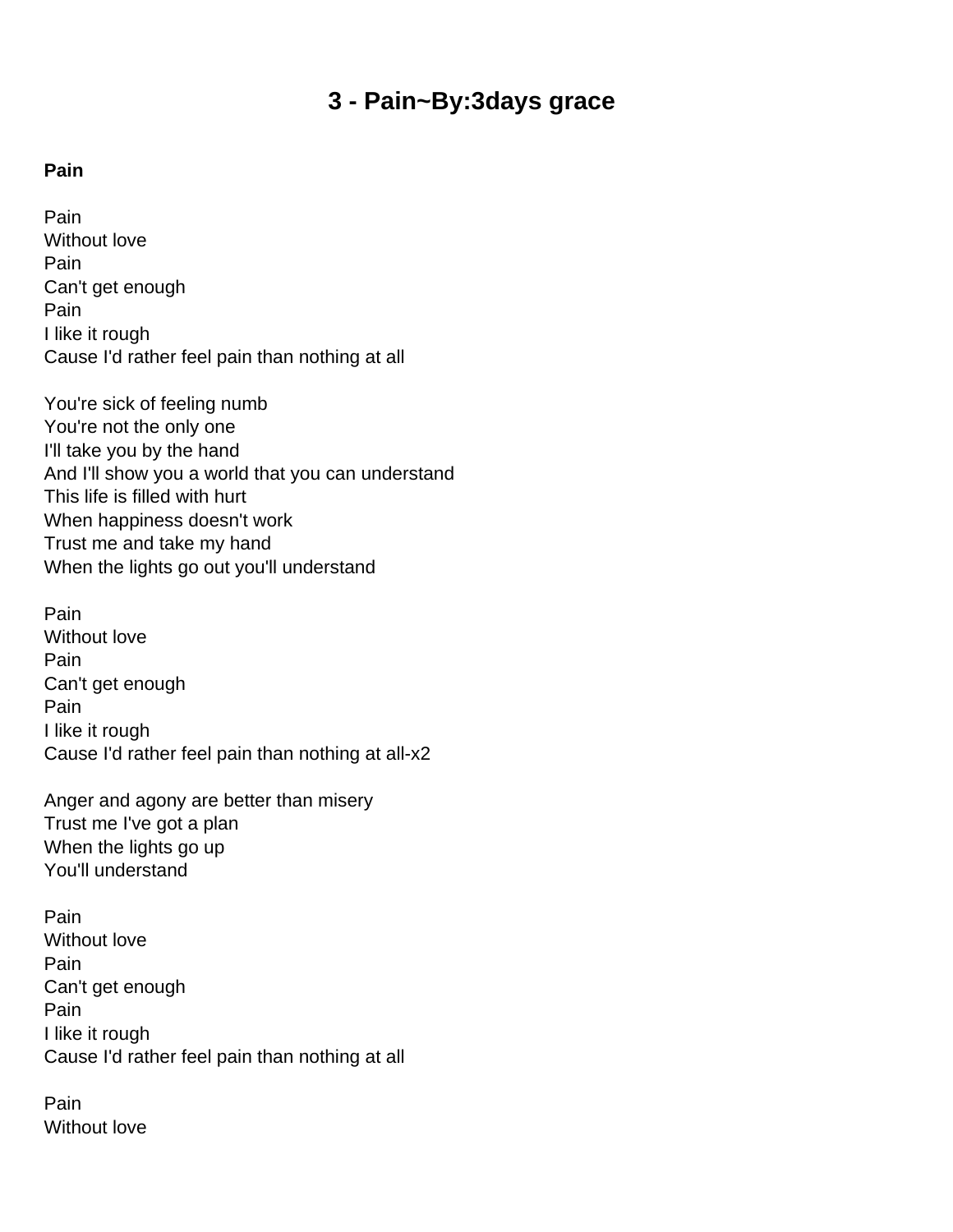Pain Can't get enough Pain I like it rough Cause I'd rather feel pain than nothing Rather feel PAIN

I know, I know, I know, I know that you're wounded You know, you know, you know, you know that I'm here to save you You know, you know, you know, you know, I'm always here for you I know, I know, I know, I know that you'll thank me later

Pain Without love Pain Can't get enough Pain I like it rough Cause I'd rather feel pain than nothing at all

Pain Without love Pain Can't get enough Pain I like it rough Cause I'd rather feel pain than nothing at all Rather feel pain than nothing Rather feel PAIN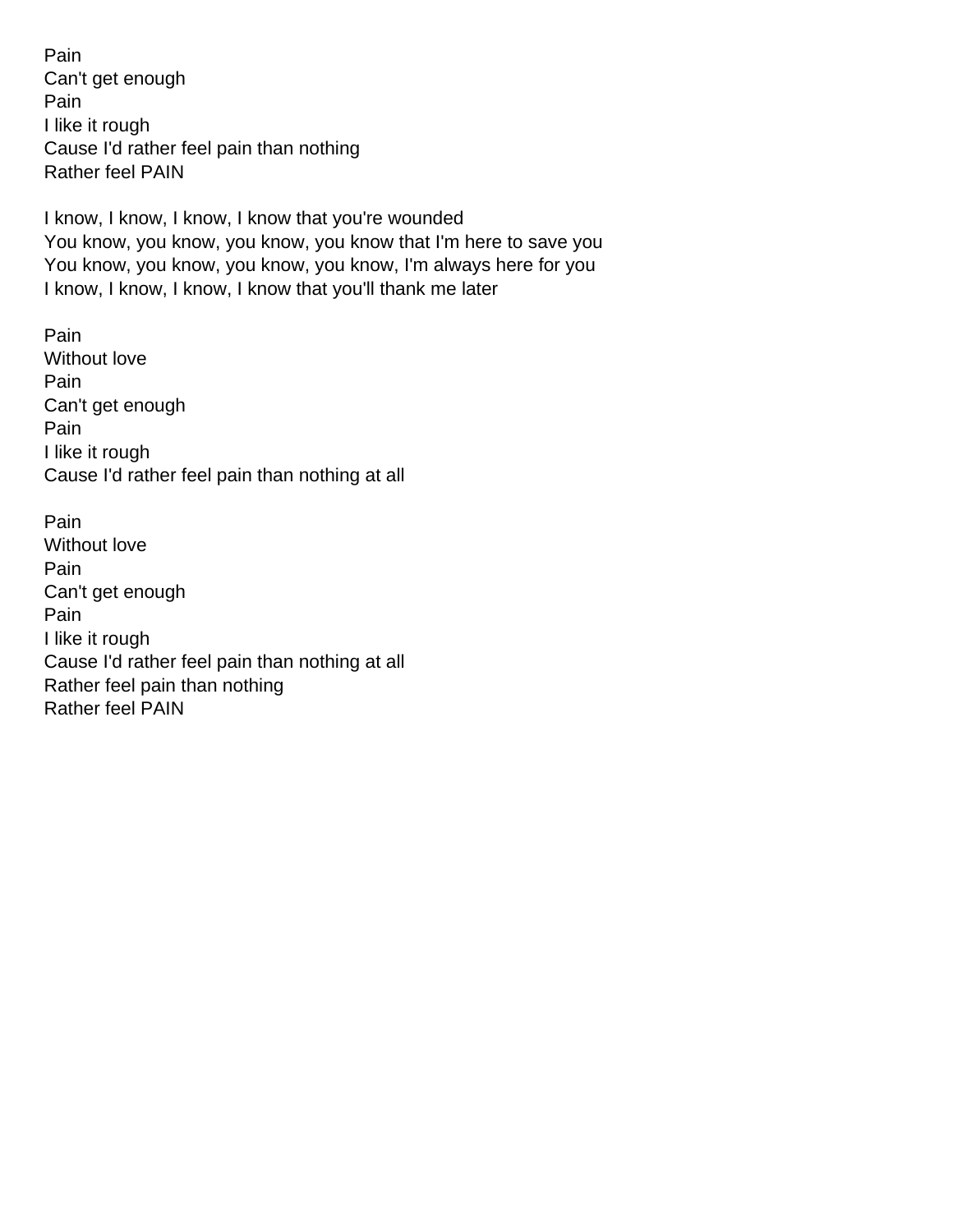## **4 - In the end~By: Linkin Park**

<span id="page-8-0"></span>It starts with one thing I don't know why It doesn't even matter how hard you try keep that in mind I designed this rhyme To explain in due time All I know Time is a valuable thing Watch it fly by as the pendulum swings Watch it count down to the end of the day The clock ticks life away It's so unreal Didn't look out below Watch the time go right out the window Trying to hold on, but didn't even know Wasted it all just to watch you go I kept everything inside and even though I tried, it all fell apart What it meant to me will eventually be a memory of a time when

I tried so hard And got so far But in the end It doesn't even matter I had to fall To lose it all But in the end It doesn't even matter

One thing, I don't know why It doesn't even matter how hard you try, keep that in mind I designed this rhyme, to explain in due time I tried so hard In spite of the way you were mocking me Acting like I was part of your property Remembering all the times you fought with me I'm surprised it got so (far) Things aren't the way they were before You wouldn't even recognize me anymore Not that you knew me back then But it all comes back to me (in the end) You kept everything inside and even though I tried, it all fell apart What it meant to me will eventually be a memory of a time when I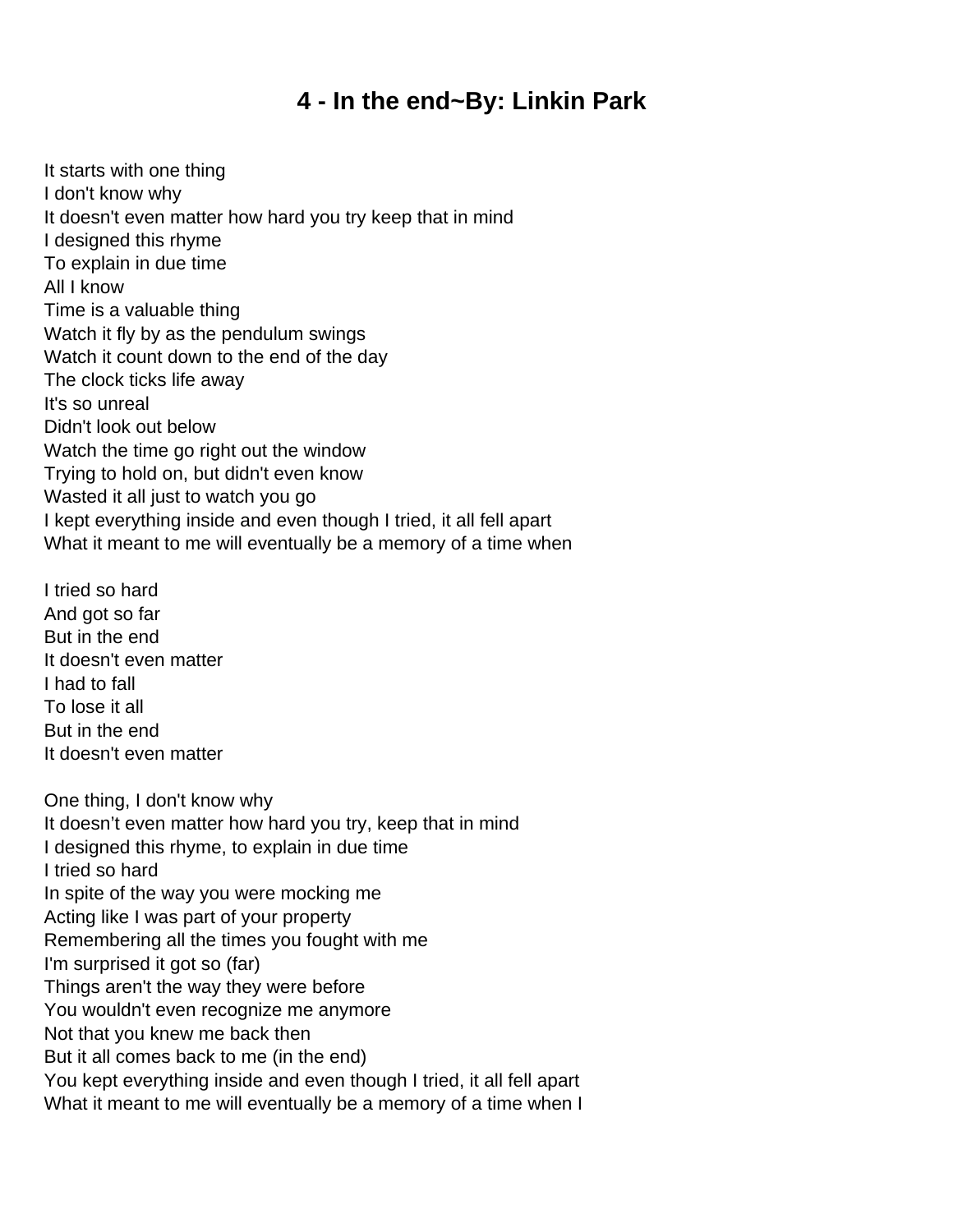Chorus

I've put my trust in you Pushed as far as I can go And for all this There's only one thing you should know (2x) Chorus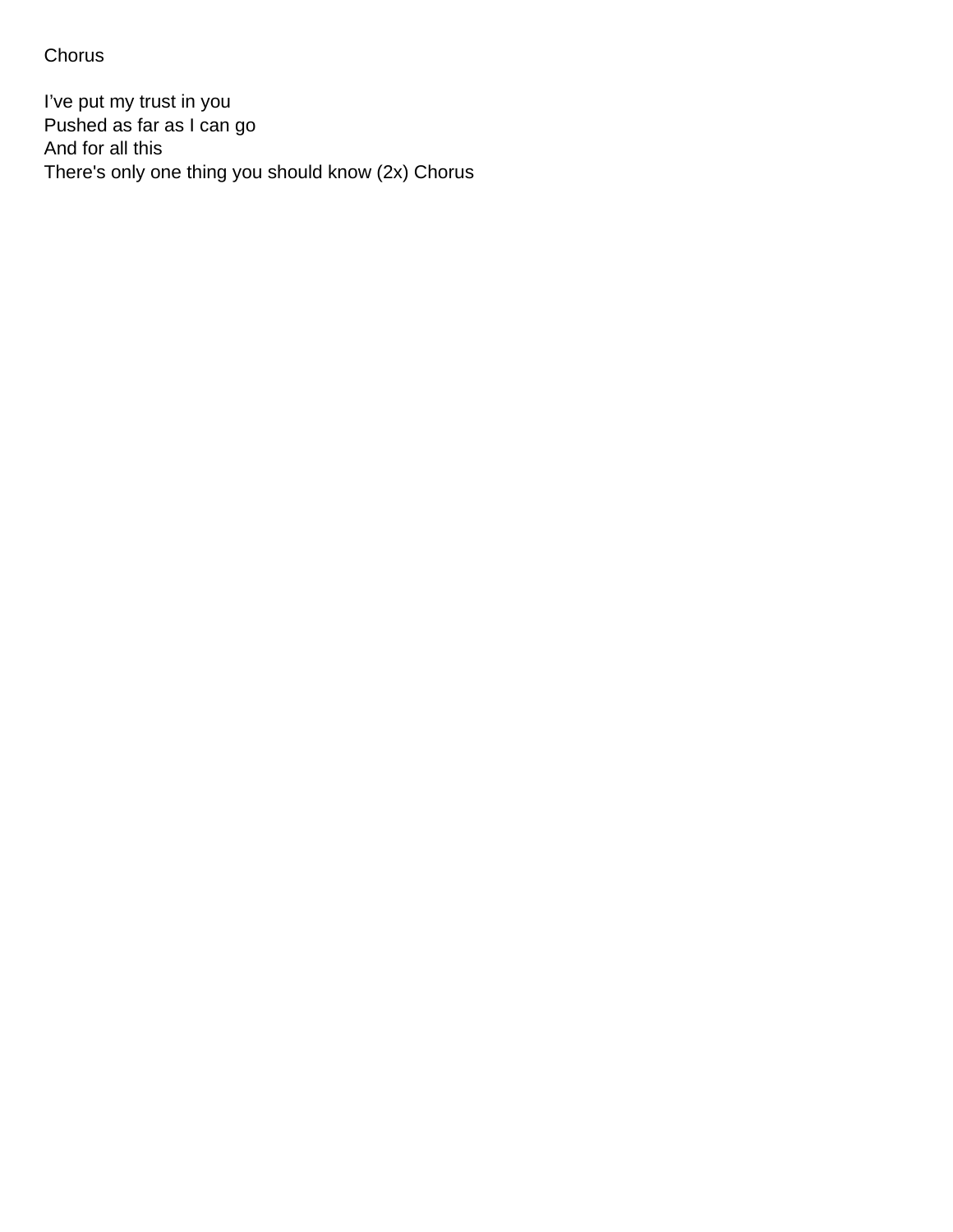## **5 - Until the day I die~By:Story of the Year**

<span id="page-10-0"></span>Until the day I die I'll spill my heart for you, for you Until the day I die I'll spill my heart for you

As years go by I race the clock with you But if you died right now You know that I'd die to I'd die too

You remind me of the times When I knew who I was (When I knew who I was) But still the second hand will catch us Like it always does.

Well make the same mistakes I'll Take the fall for you I hope you need this now cuz I know I still do.

Until the day I die (Until the day I die) I'll spill my heart for you Until the day I die (Until the day I die) I'll spill my heart for you

Should I bite my tongue Until blood soaks my shirt? We'll never fall apart so Tell me why this hurts so much

My hands are at your throat And I think I hate you But still we'll say, "remember when" Just like we always do, just like we always do

Until the day I die (Until the day I die) I'll spill my heart for you Until the day I die (Until the day I die) I'll spill my heart for you Yeah I'd spill my heart!!!!!!! Yeah I'd spill my heart, for you!!!!!!!!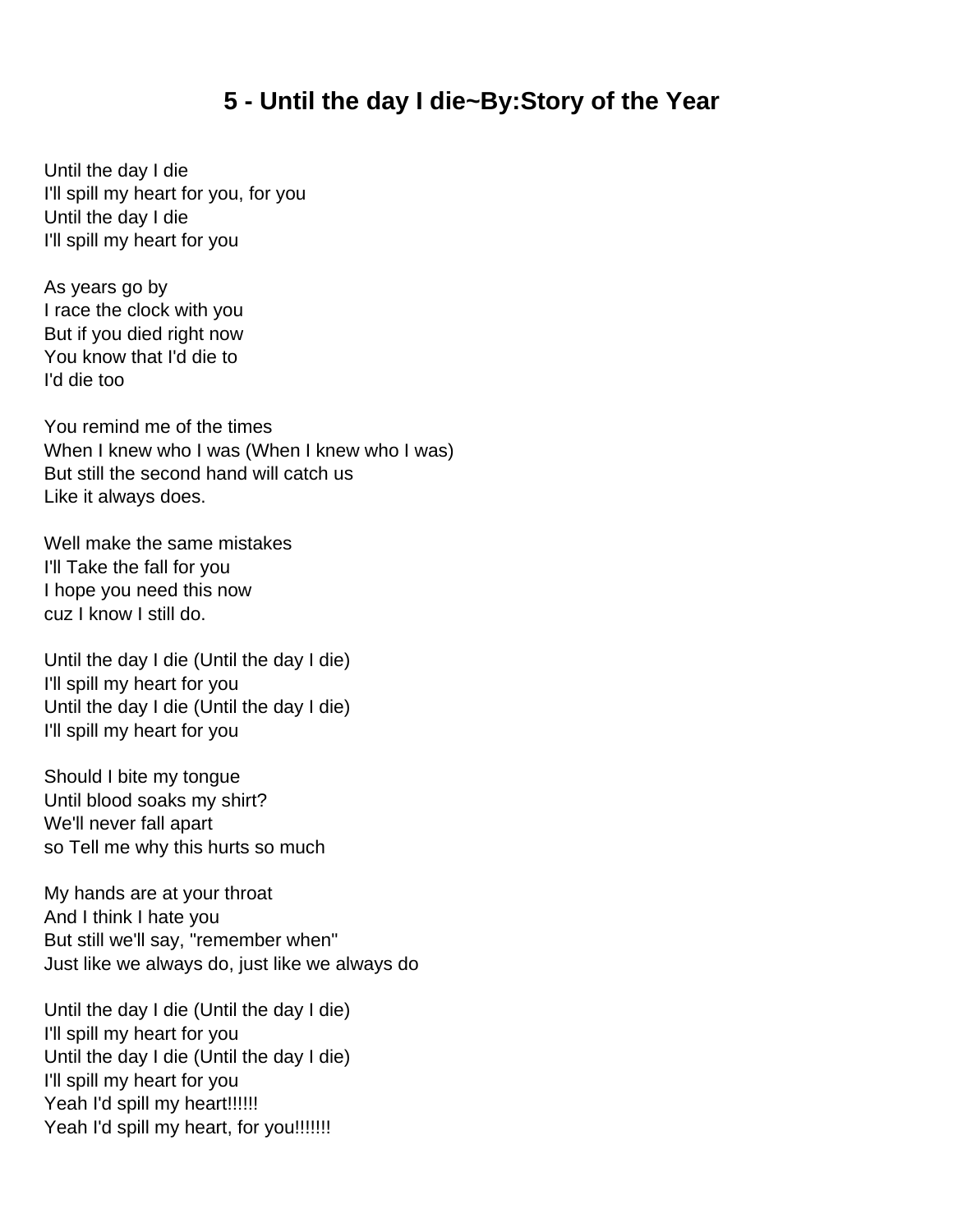My hands are at your throat And I think I hate you We made the same mistakes mistakes like friends do, my hands are at your throat and I think I hate you we made the same mistakes.

Until the day I die I'll spill my heart for you, for you

Until the day I die (Until the day I die) I'll spill my heart for you, for you Until the day I die (Until the day I die) I'll spill my heart for you

Until the day I die (Until the day I die) Until the day I die!!!!!!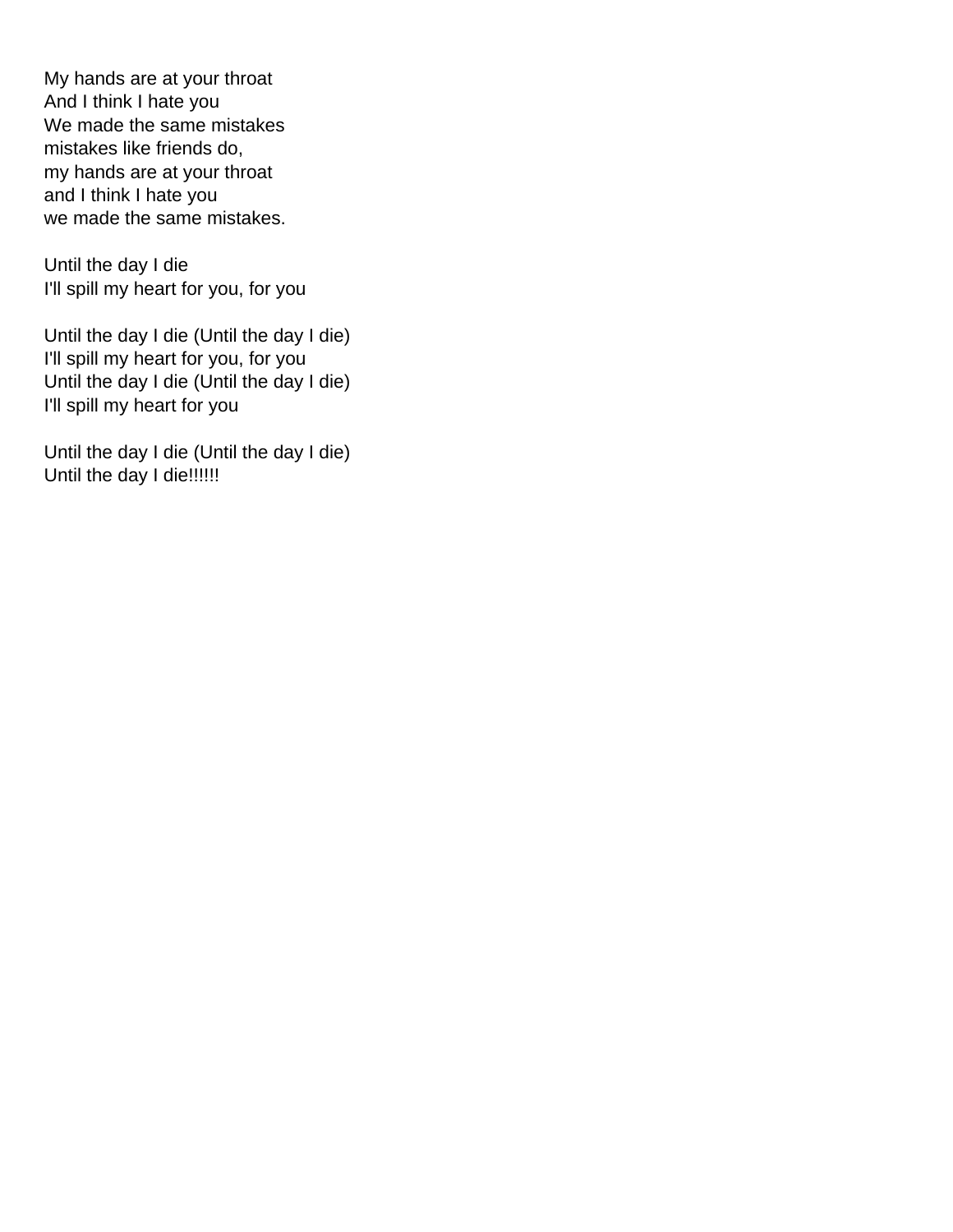# **6 - Dont tell me~By: Avril Lavigne**

<span id="page-12-0"></span>You held my hand and walked me home, I know Why you gave me that kiss it was something like this it made me go ooh ohh You wiped my tears, got rid of all my fears, why did you have to go? Guess it wasn't enough to take up some of my love Guys are so hard to trust Did I not tell you that I'm not like that girl? The one who gives it all away, yeah

### [Chorus:]

Did you think that I was gonna give it up to you, this time? Did you think that it was somethin I was gonna do and cry? Don't try to tell me what to do, Dont try to tell me what to say, You're better off that way

Don't think that your charm and the fact that your arm is now around my neck Will get you in my pants I'll have to kick your @\$\$ and make you never forget I'm gonna ask you to stop, thought I liked you a lot, but I'm really upset Get out of my head get off of my bed yeah thats what I said Did I not tell you that I'm not like that girl, the one who, throws it all away

[Chorus]

This guilt trip that you put me on won't, mess me up I've done no wrong Any thoughts of you and me have gone away

[Chorus]

Better off that way I'm better off alone anyway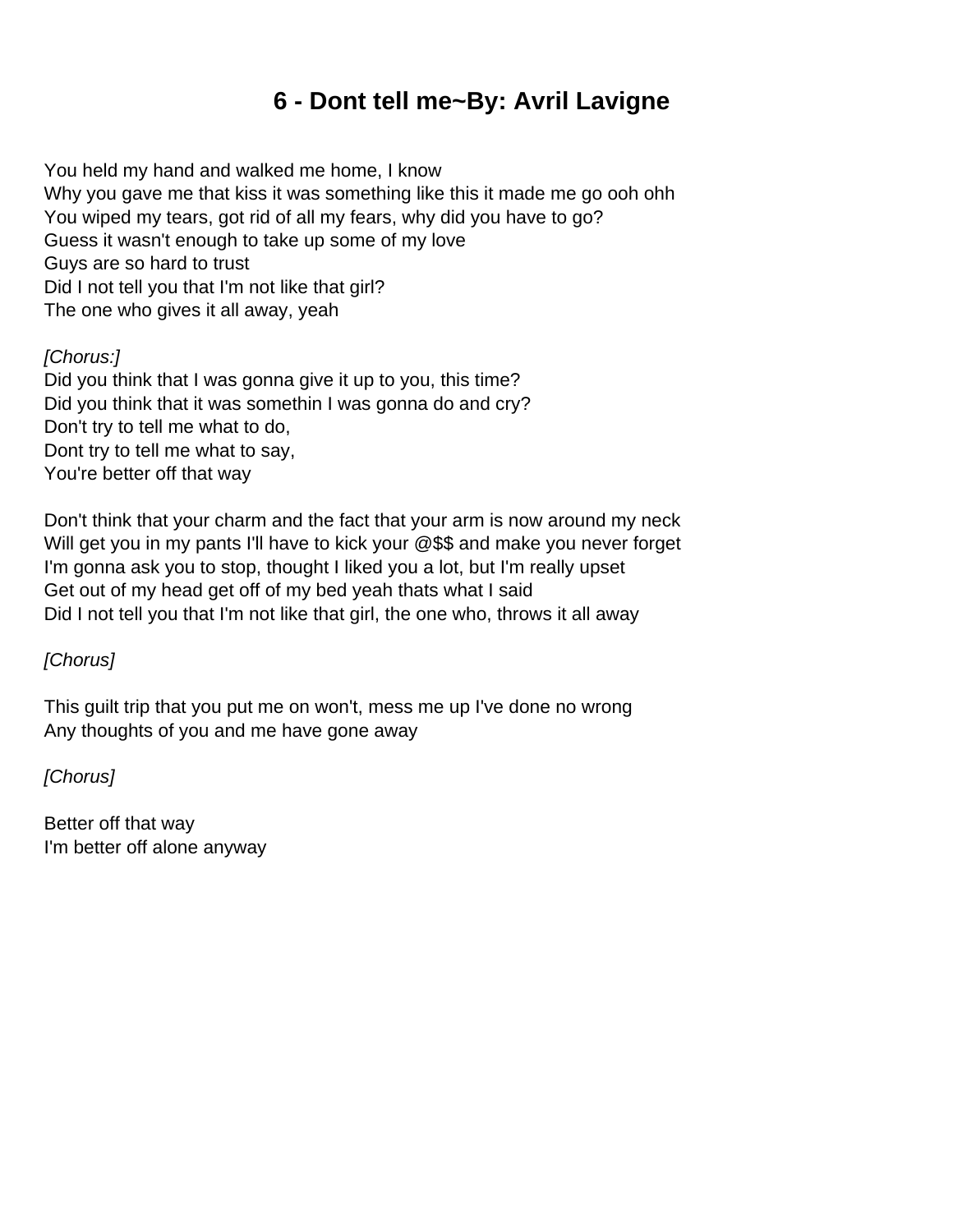# **7 - My happy ending~By:Avril Lavigne**

<span id="page-13-0"></span>So much for my happy ending Oh oh, oh oh, oh oh...

Let's talk this over It's not like we're dead Was it something I did? Was it something You said? Don't leave me hanging In a city so dead Held up so high On such a breakable thread

You were all the things I thought I knew And I thought we could be

### [Chorus:]

You were everything, everything that I wanted We were meant to be, supposed to be, but we lost it And all of the memories, so close to me, just fade away All this time you were pretending So much for my happy ending Oh oh, oh oh, oh oh...

You've got your dumb friends I know what they say They tell you I'm difficult But so are they But they don't know me Do they even know you? All the things you hide from me All the shoot that you do [CD version] All the stuff that you do [radio edited version]

You were all the things I thought I knew And I thought we could be

### [Chorus]

It's nice to know that you were there Thanks for acting like you cared And making me feel like I was the only one It's nice to know we had it all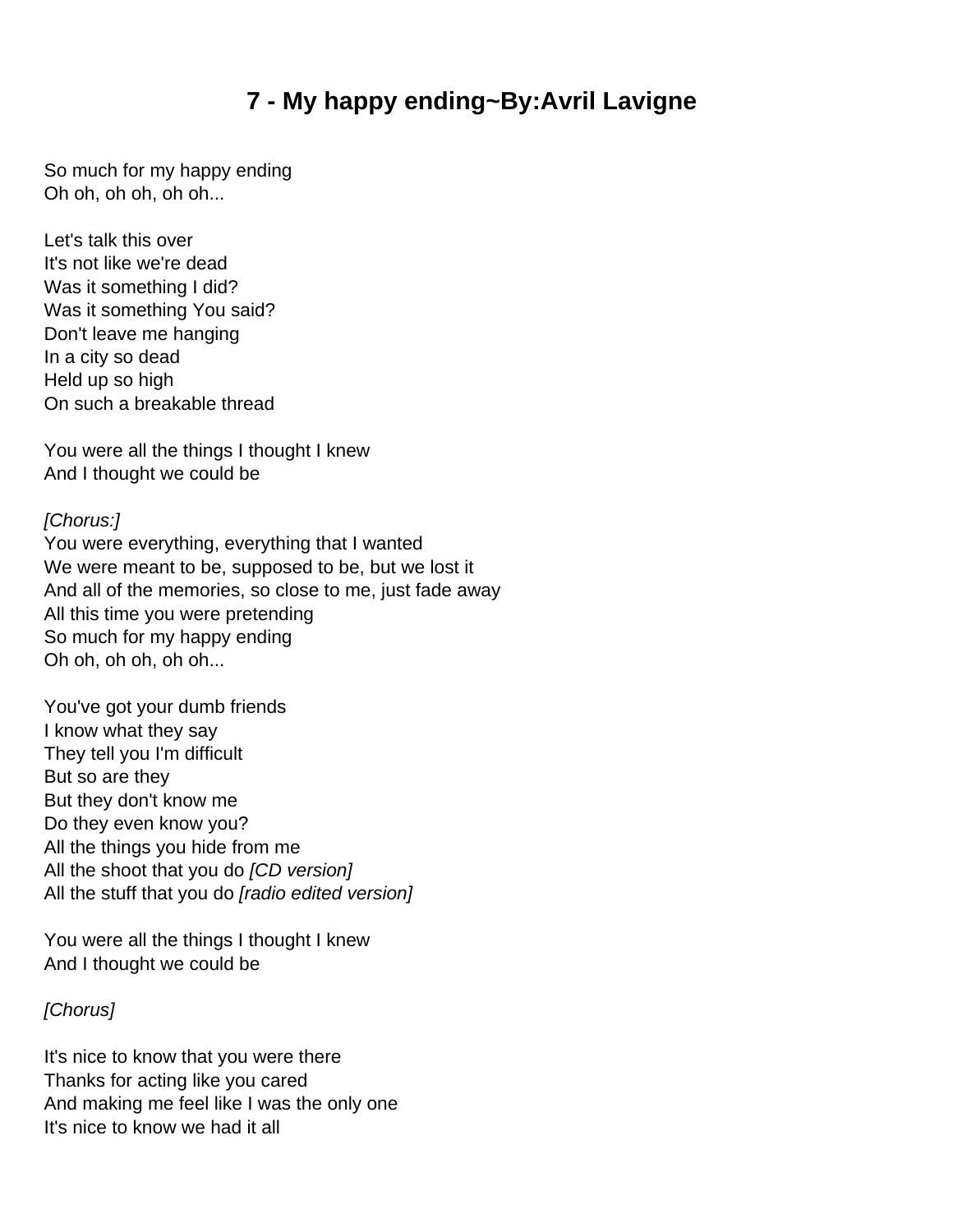Thanks for watching as I fall And letting me know we were done

[Chorus x2]

[x2] Oh oh, oh oh, oh oh... So much for my happy ending

Oh oh, oh oh, oh oh...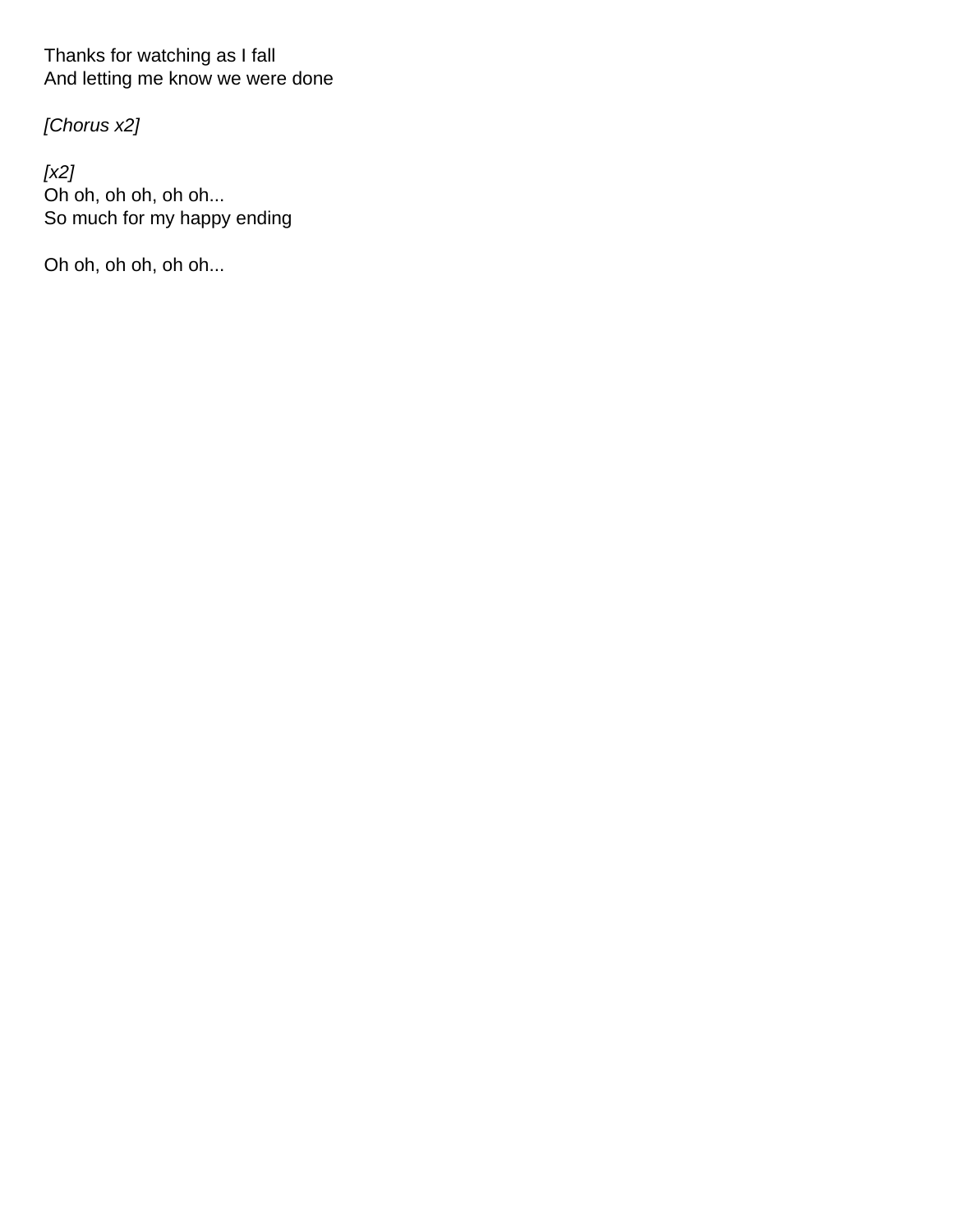## **8 - All the things she said~By:TATU**

<span id="page-15-0"></span>All the things she said All the things she said Running through my head Running through my head Running through my head (Running through my head)

All the things she said All the things she said Running through my head Running through my head (Running through my head) This is not enough

I'm in serious shoot, I feel totally lost If I'm asking for help it's only because Being with you has opened my eyes Could I ever believe such a perfect surprise?

I keep asking myself, wondering how I keep closing my eyes but I can't block you out Wanna fly to a place where it's just you and me Nobody else so we can be free Nobody else so we can be free

All the things she said All the things she said Running through my head Running through my head Running through my head (Running through my head) All the things she said All the things she said Running through my head Running through my head All the things she said All the things she said (All the things she said) This is not enough Ya Soshla S Uma - Ma! This is not enough All the things she said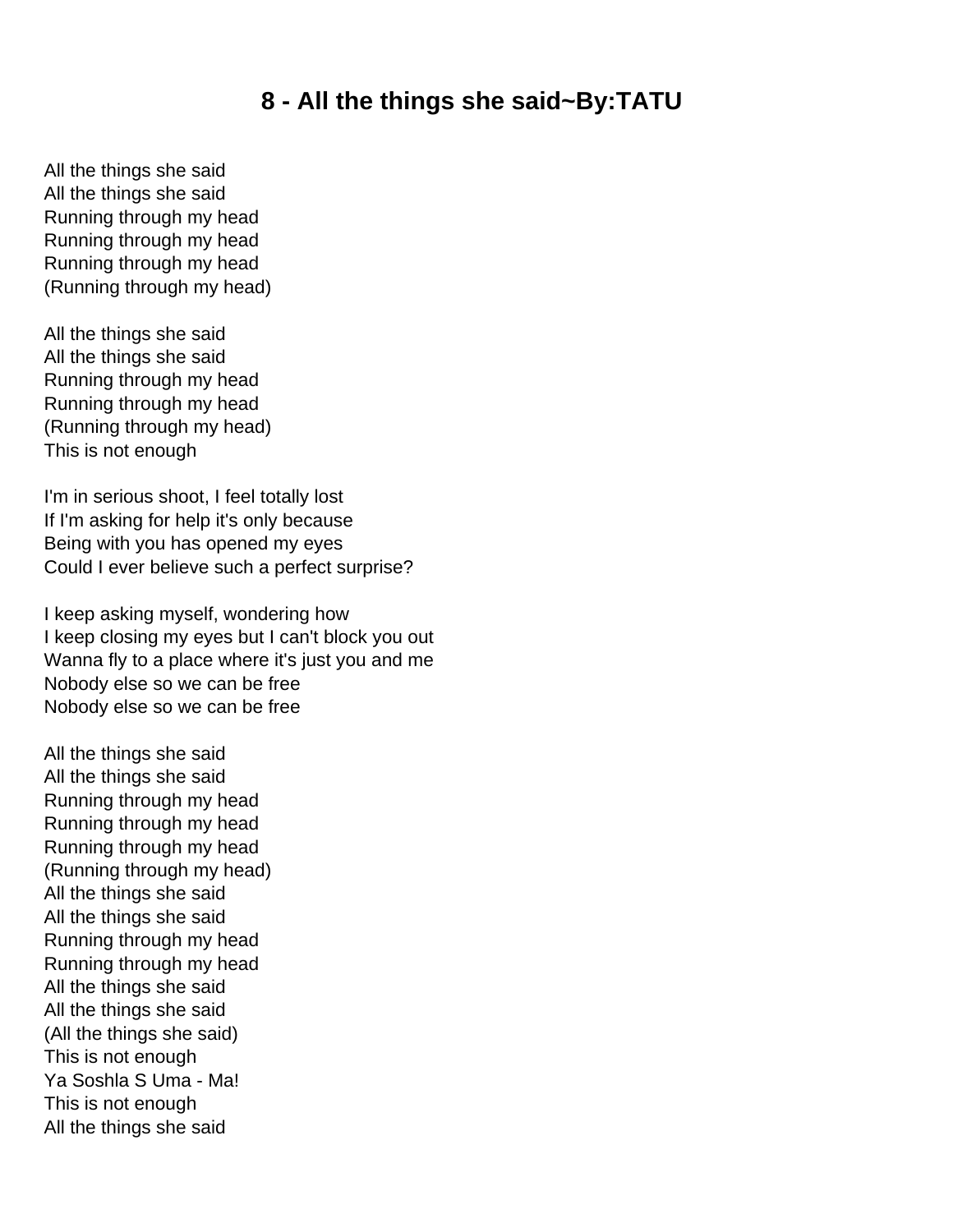#### All the things she said

And I'm all mixed up, feeling cornered and rushed They say it's my fault but I want her so much Wanna fly her away where the sun and rain Come in over my face, wash away all the shame When they stop and stare - don't worry me 'Cause I'm feeling for her what she's feeling for me I can try to pretend, I can try to forget But it's driving me mad, going out of my head

All the things she said All the things she said Running through my head Running through my head Running through my head All the things she said All the things she said Running through my head Running through my head All the things she said All the things she said This is not enough This is not enough All the things she said All the things she said All the things she said All the things she said All the things she said All the things she said All the things she said All the things she said, she said All the things she said All the things she said

Mother looking at me Tell me what do you see? Yes, I've lost my mind

Daddy looking at me Will I ever be free? Have I crossed the line?

All the things she said All the things she said Running through my head Running through my head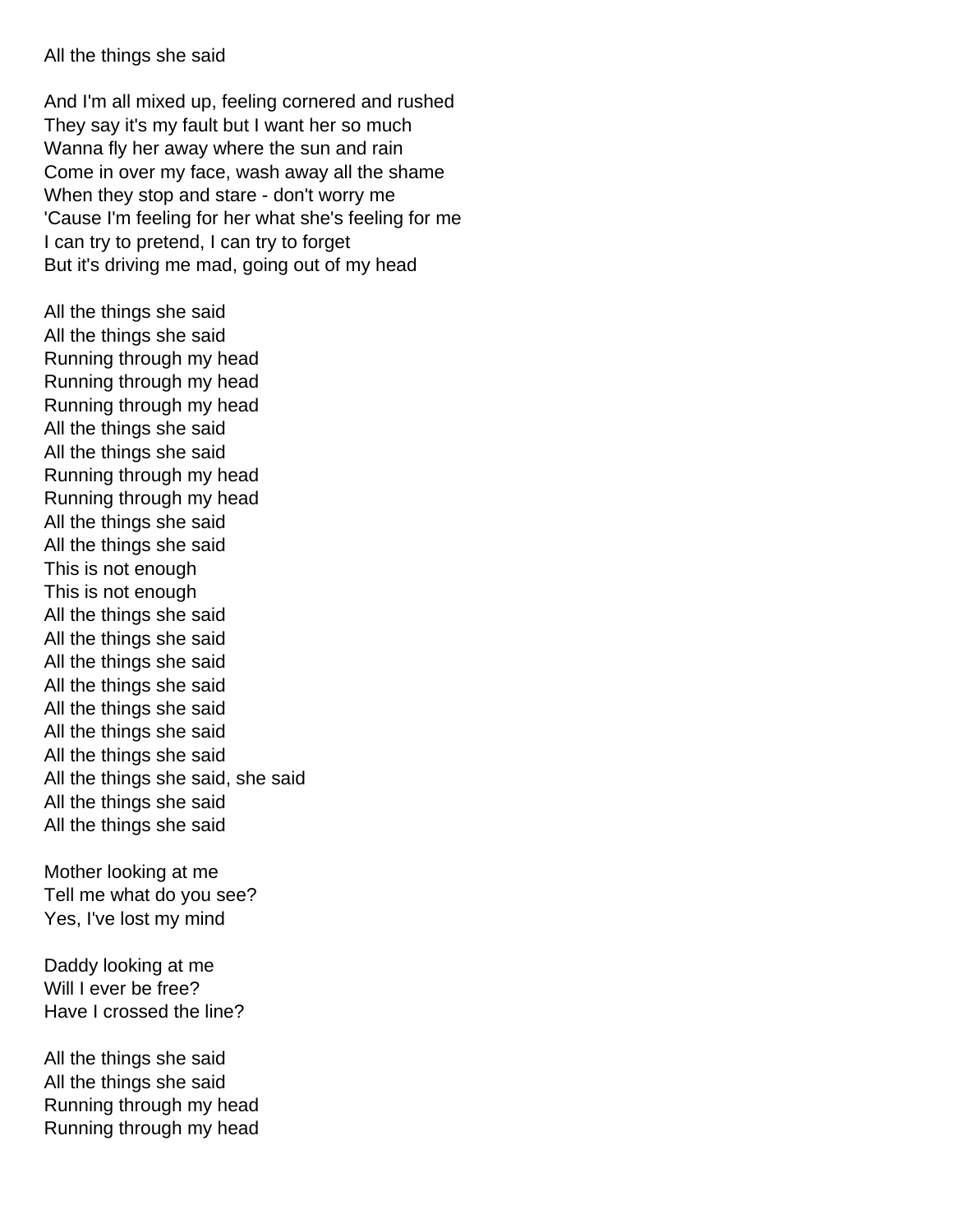Running through my head All the things she said All the things she said Running through my head Running through my head All the things she said All the things she said This is not enough This is not enough All the things she said All the things she said All the things she said All the things she said All the things she said All the things she said.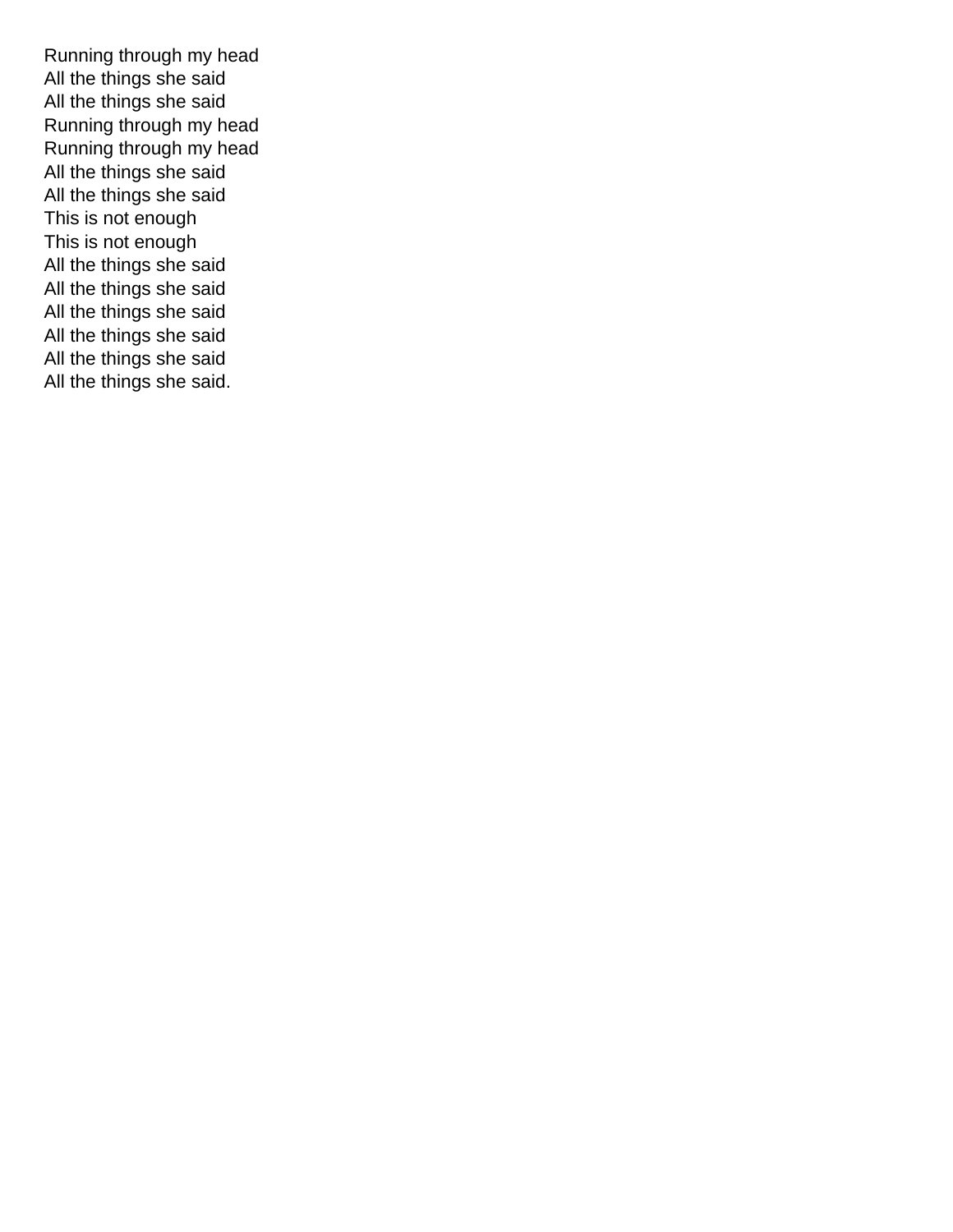# **9 - Nobodys home~By:Avril Lavigne**

<span id="page-18-0"></span>I couldn't tell you why she felt that way, She felt it everyday. And I couldn't help her, I just watched her make the same mistakes again.

What's wrong, what's wrong now? Too many, too many problems. Don't know where she belongs, where she belongs. She wants to go home, but nobody's home. It's where she lies, broken inside. With no place to go, no place to go to dry her eyes. Broken inside.

Open your eyes and look outside, find the reasons why. You've been rejected, and now you can't find what you left behind. Be strong, be strong now. Too many, too many problems. Don't know where she belongs, where she belongs. She wants to go home, but nobody's home. It's where she lies, broken inside. With no place to go, no place to go to dry her eyes. Broken inside.

Her feelings she hides. Her dreams she can't find. She's losing her mind. She's fallen behind. She can't find her place. She's losing her faith. She's fallen from grace. She's all over the place. Yeah,oh

She wants to go home, but nobody's home. It's where she lies, broken inside. With no place to go, no place to go to dry her eyes. Broken inside.

She's lost inside, lost inside...oh oh yeah She's lost inside, lost inside...oh oh yeah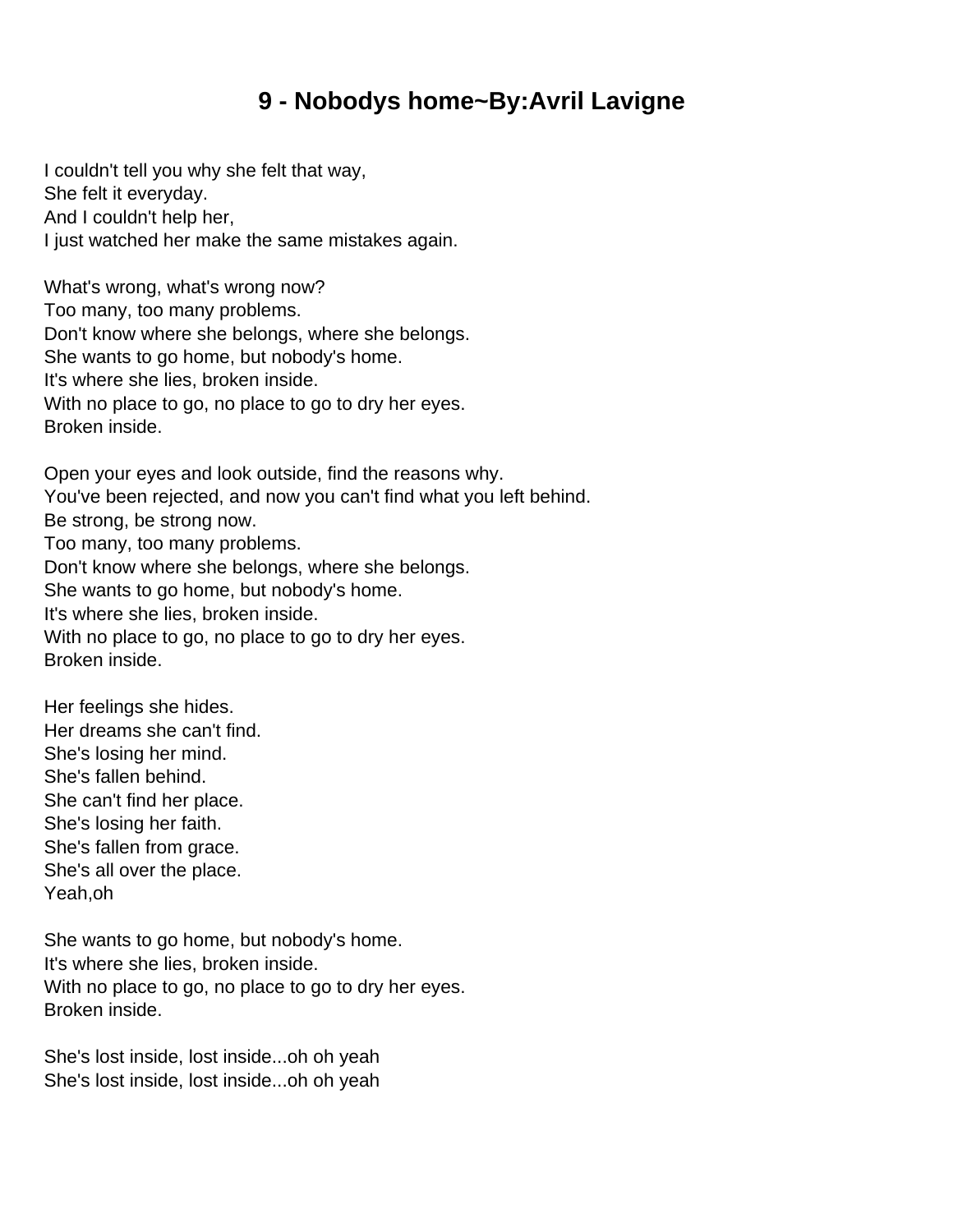## **10 - Behind these hazel eyes: Kelly Clarkson**

<span id="page-19-0"></span>Seems like just yesterday You were a part of me I used to stand so tall I used to be so strong Your arms around me tight Everything, it felt so right Unbreakable, like nothin' could go wrong Now I can't breathe No, I can't sleep I'm barely hanging on

Here I am, once again I'm torn into pieces Can't deny it, can't pretend Just thought you were the one Broken up, deep inside But you won't get to see the tears I cry Behind these hazel eyes

I told you everything Opened up and let you in You made me feel alright For once in my life Now all that's left of me Is what I pretend to be So together, but so broken up inside 'Cause I can't breathe No, I can't sleep I'm barely hangin' on

Here I am, once again I'm torn into pieces Can't deny it, can't pretend Just thought you were the one Broken up, deep inside But you won't get to see the tears I cry Behind these hazel eyes

Swallow me then spit me out For hating you, I blame myself Seeing you it kills me now No, I don't cry on the outside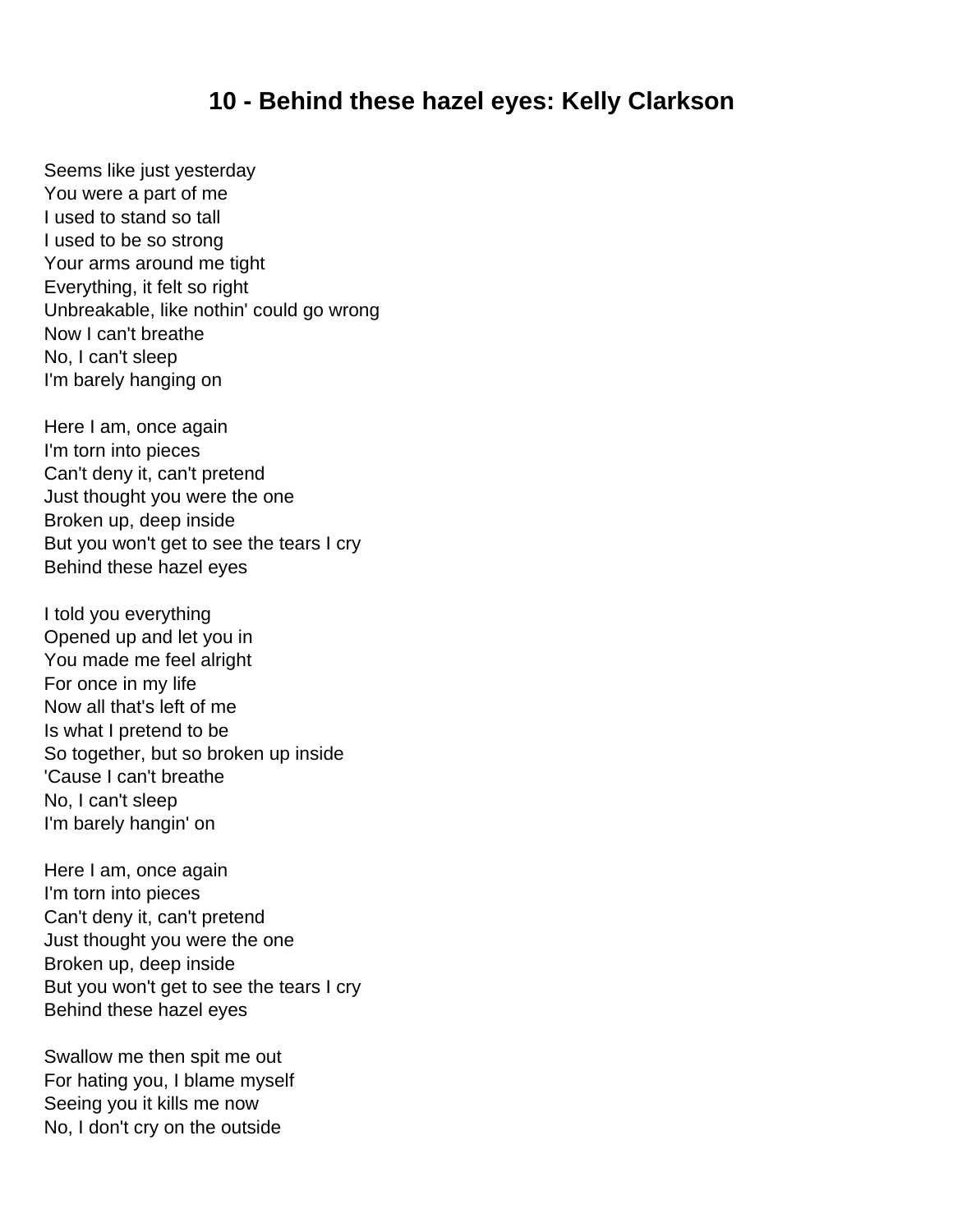Anymore...

Here I am, once again I'm torn into pieces Can't deny it, can't pretend Just thought you were the one Broken up, deep inside But you won't get to see the tears I cry Behind these hazel eyes

Here I am, once again I'm torn into pieces Can't deny it, can't pretend Just thought you were the one Broken up, deep inside But you won't get to see the tears I cry Behind these hazel eyes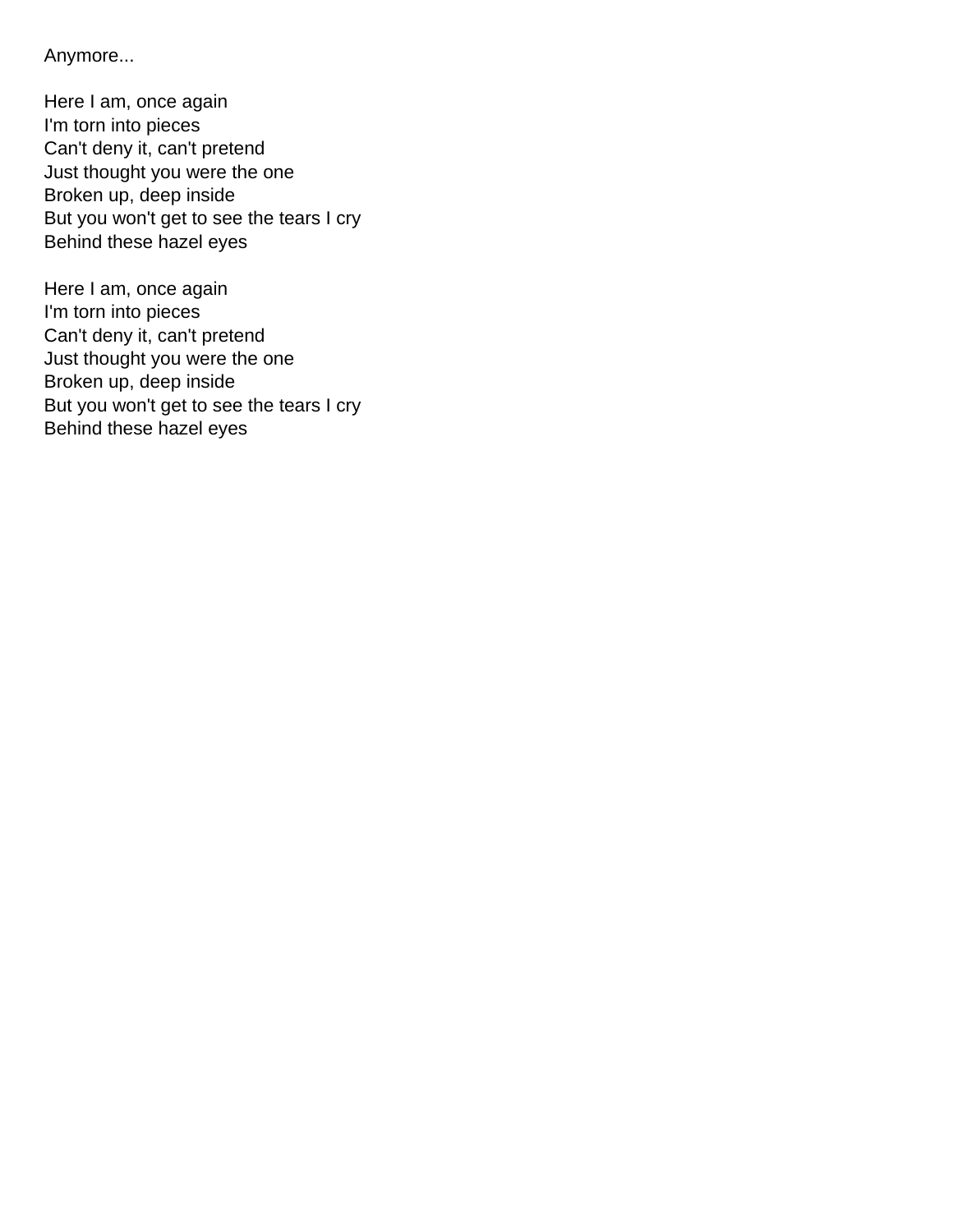## **11 - Over it~By:Katharine McPhee**

<span id="page-21-0"></span>I'm over your lies, and I'm over your games. I'm over you asking me, when you know I'm not okay. You call me at night, and I pick up the phone. And though you've been telling me, I know you're not alone. oh..

That's why (your eyes) I'm over it (your smile) I'm over it (realize) I'm over it I'm over it I'm over..

Wanting you, to be wanting me. No that ain't no way to be. How I feel, read my lips, because I'm so over.. Moving on, it's my time, you never were a friend of mine. Hurt at first, a little bit, but now I'm so over. I'm so over it..

I'm over your hands, and I'm over your mouth. Trying to drag me down, and fill me with self-doubt. oh..

That's why, (your words) I'm over it (so sure) I'm over it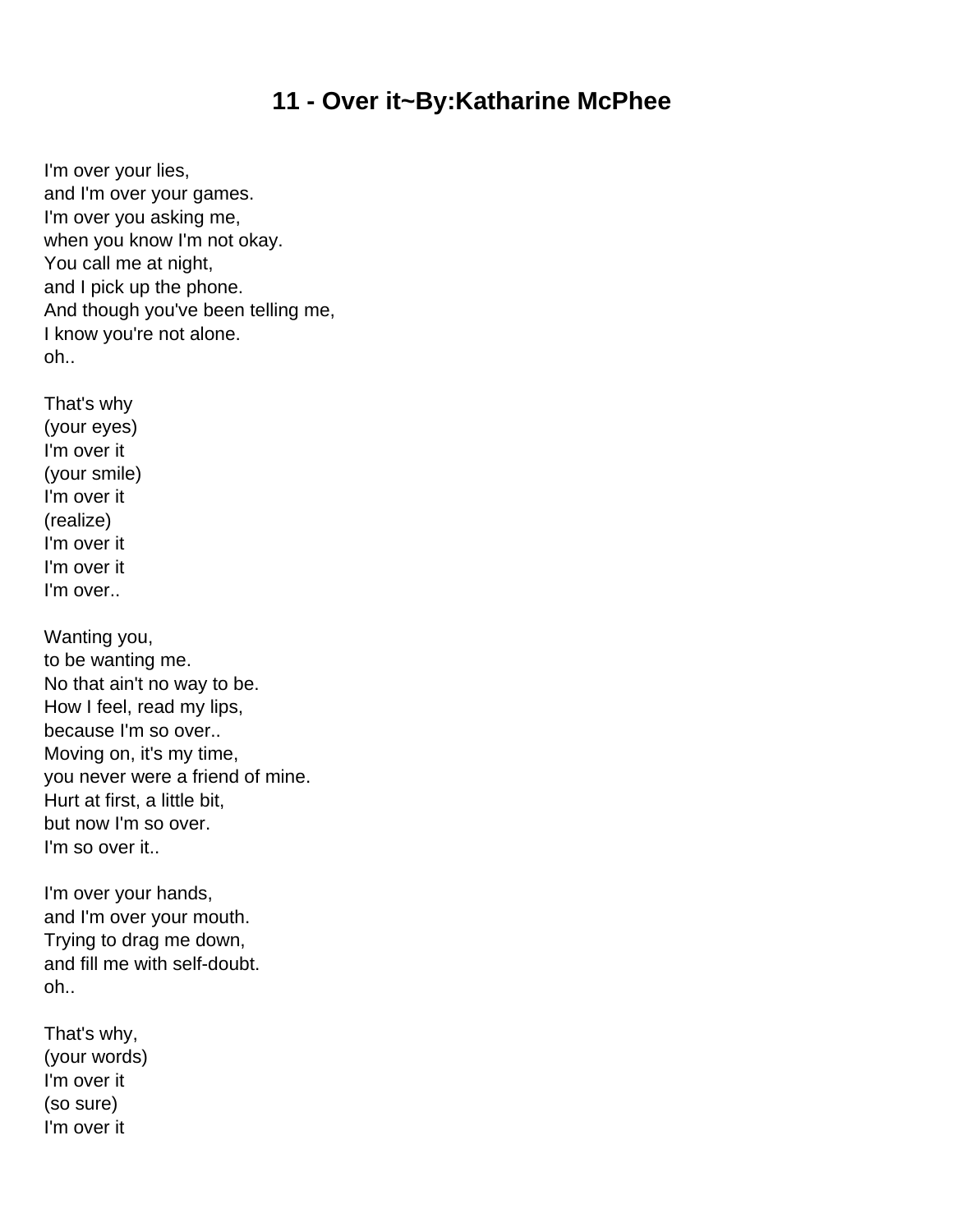(I'm not your girl) I'm over it [Over It lyrics on [http://www.metrolyrics.com\]](http://www.metrolyrics.com/)

I'm over it I'm over...

Wanting you, to be wanting me. No that ain't no way to be. How I feel, read my lips, because I'm so over.. Moving on, it's my time, you never were a friend of mine. Hurt at first, a little bit, but now I'm so over. I'm so over it..

Don't call, don't come by, ain't no use, don't ask me why, you'll never change, there'll be no more crying in the rain.

Wanting you, to be wanting me. No that ain't no way to be. How I feel, read my lips, because I'm so over.. Moving on, it's my time, you never were a friend of mine. Hurt at first, a little bit, but now I'm so over. I'm so over it..

I'm so over it.... I'm over it....

Wanting you, to be wanting me. No that ain't no way to be. How I feel, read my lips, because I'm so over.. Moving on, it's my time, you never were a friend of mine. Hurt at first, a little bit,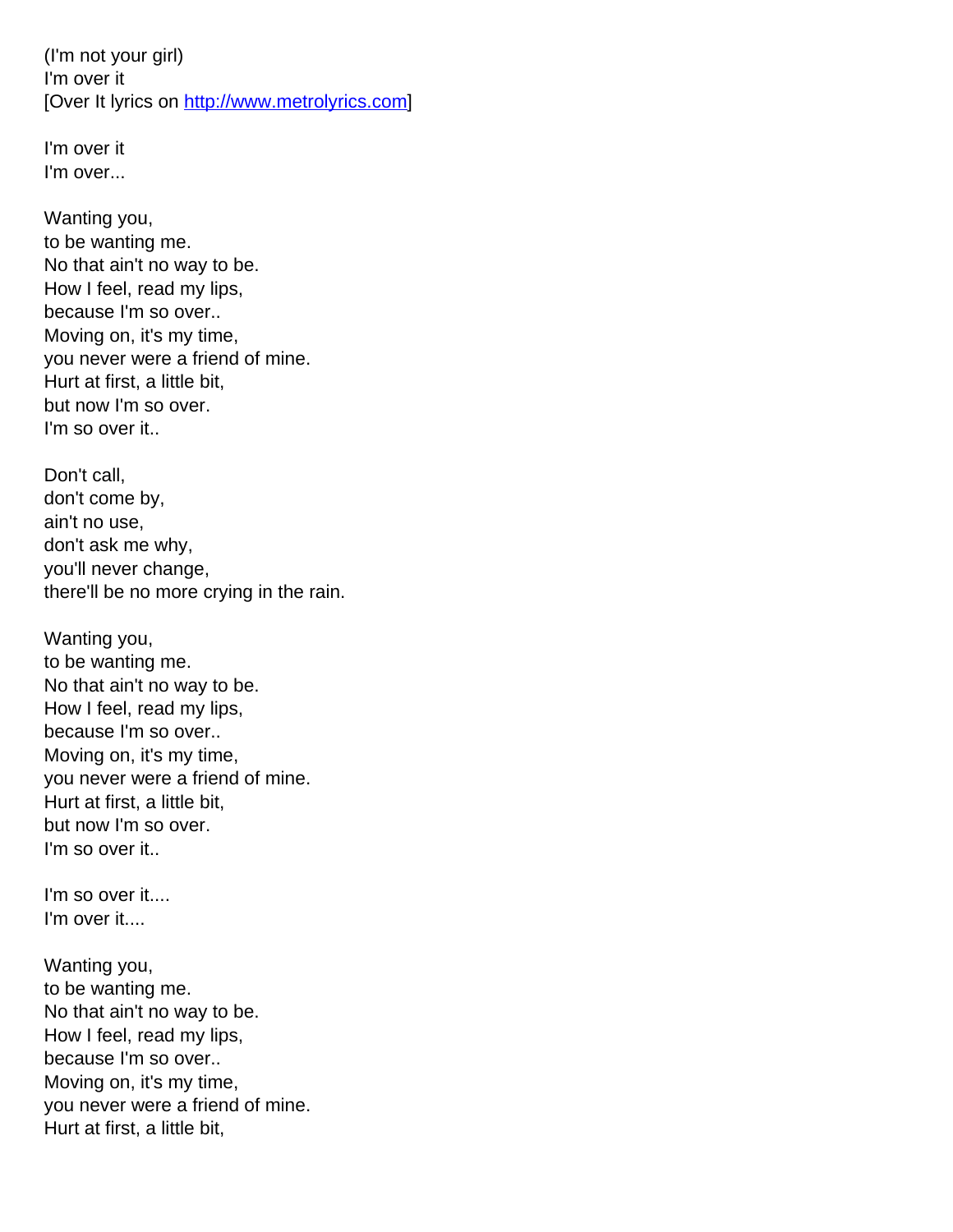but now I'm so over. I'm so over it..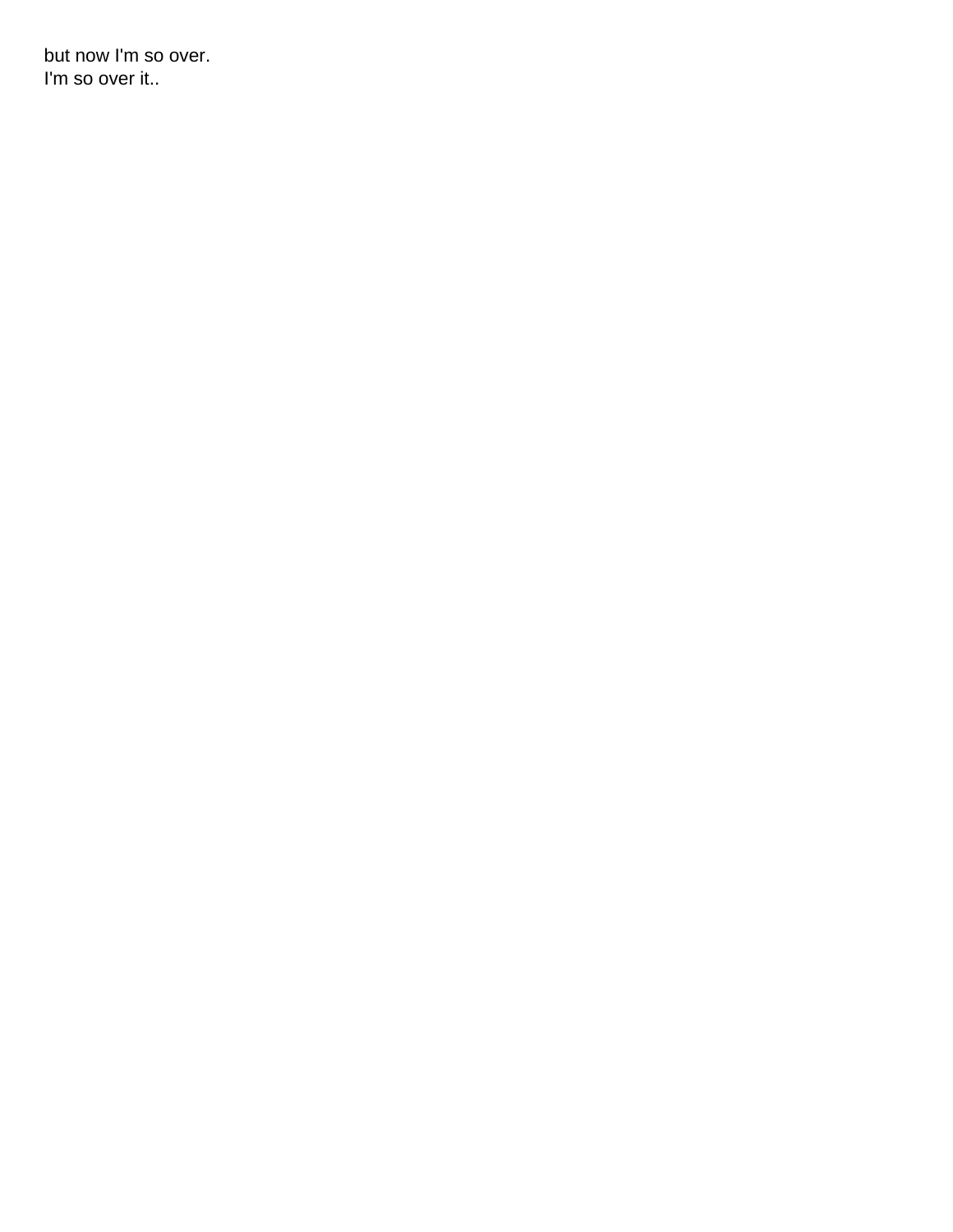# **12 - Thinking of You~By:ATC**

<span id="page-24-0"></span>Thinkin' of you I'm thinkin' of you All I can do is just think about you Thinkin' of you I'm thinkin' of you Whenever I'm blue I am thinkin' of you

No matter how I try I don't find a reason why Believe me it's no lie I always have you on my mind No matter what I see guess where I wanna be Love is the answer I will find

Thinkin' of you I'm thinkin' of you All I can do is just think about you Thinkin' of you I'm thinkin' of you Whenever I'm blue I am thinkin' of you

No matter where I go This is the only show I'd like to be a part Come on and take my heart No matter where you are Baby I can't be far Cause I'll be with you all the time

Thinking of you Think about you all the time

This feelin' deep inside When you're right by my side I'll always be with you Believe me this is true Whenever we apart You're deep with in my heart Cause you'll be with me all the time

Thinkin' of you I'm thinkin' of you All I can do is just think about you Thinkin' of you I'm thinkin' of you Whenever I'm blue I am thinkin' of you

No matter where I go This is the only show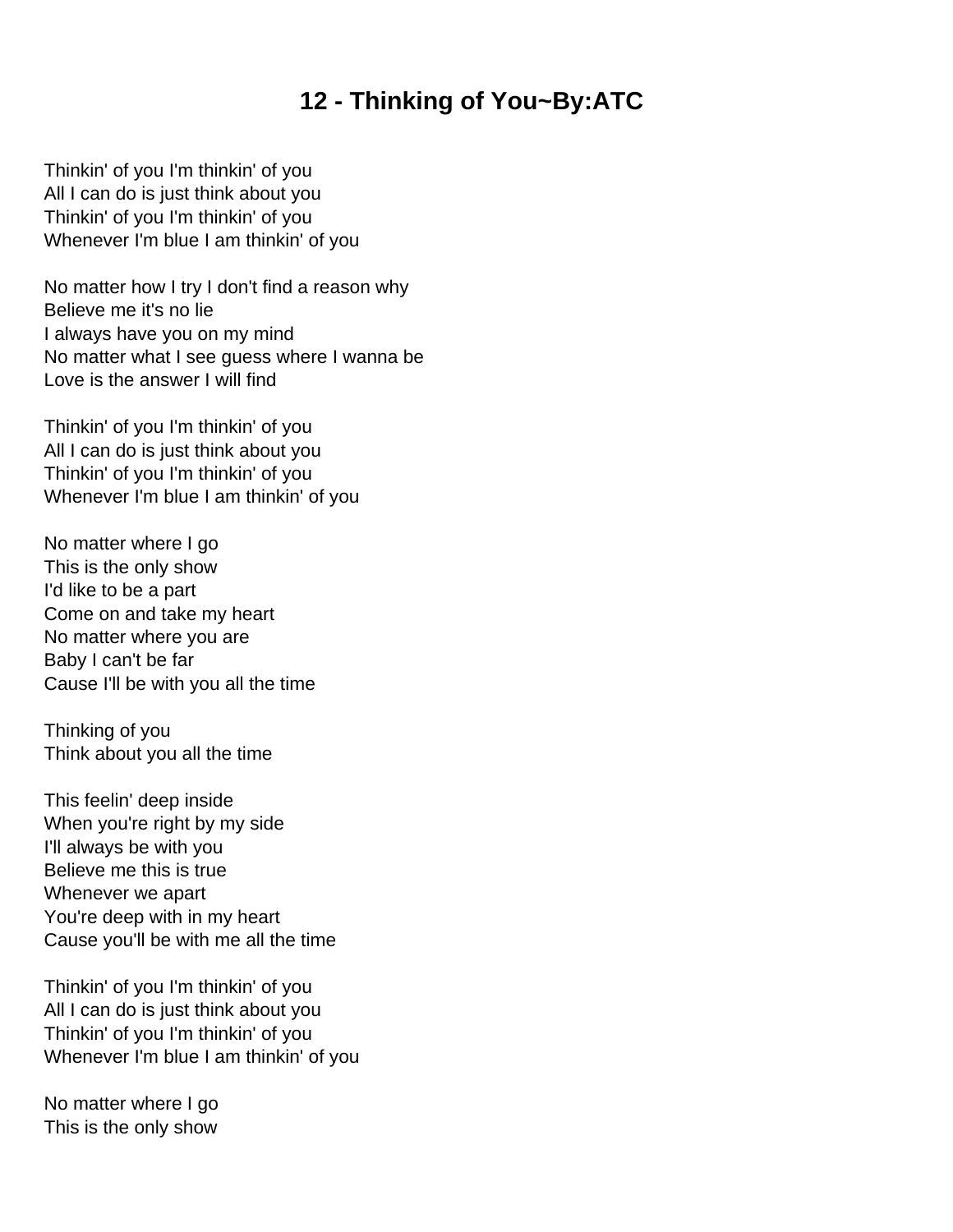I'd like to be a part Come on and take my heart No matter where you are Baby I can't be far Cause I'll be with you all the time

Thinkin' of you I'm thinkin' of you All I can do is just think about you Thinkin' of you I'm thinkin' of you Whenever I'm blue I am thinkin' of you

Thinkin' of you I'm thinkin' of you Whenever I'm blue I am thinkin' of you

Thinkin' of you I'm thinkin' of you Whenever I'm blue I am thinkin' of you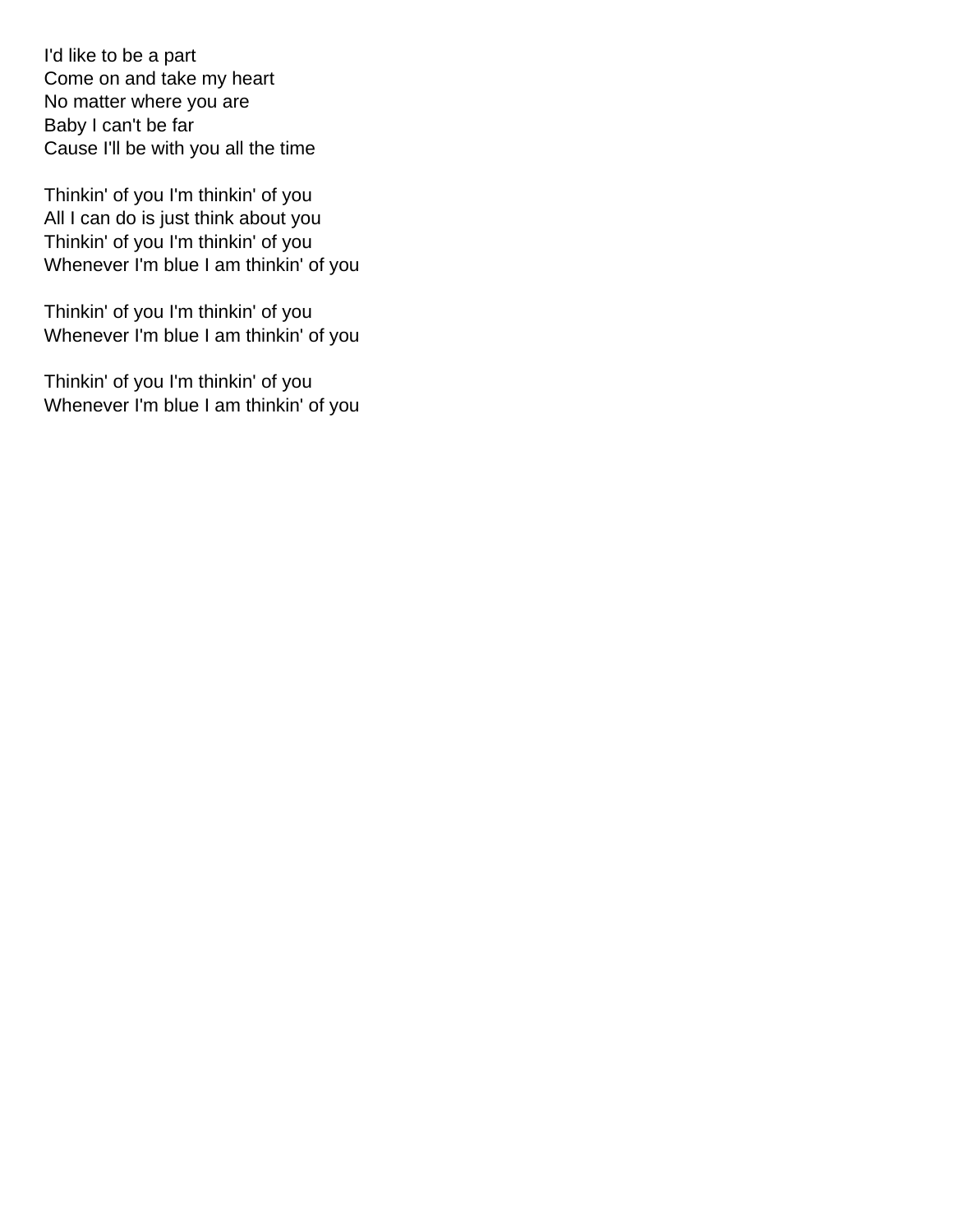## **13 - Everywhere I go~By:Katharine McPhee**

<span id="page-26-0"></span>It's funny how you think you really know yourself Like you would never lose yourself to someone else And I was up to thinking it was all about you and me Silly silly me I should have never listened to a word you said But I was always giving in to promises I never should have gone for I should never long for you no matter how hard it gets And I want this to be over I so want this to be through In the end somehow it always comes back to you

Cause everywhere I go No matter what I do boy I just can't get you out of my head So it annoys me (You wasn't man enough) To come and tell me (That I was never the one) Like you said I was (You could have told someone) You knew you didn't love me anymore

If you had only told me how you really felt I could have put my feelings into someone else But I was busy thinkin' I was where I was supposed to be Silly silly me But there was something 'bout you that I couldn't resist Can't put my finger on it but whatever it is I never should have stood for it I know you're no good for me And that's the way it is

And I want it to be over I so want it to be through In the end somehow it always comes back to you

Cause everywhere I go No matter what I do boy I just can't get you out of my head So it annoys me (You wasn't man enough)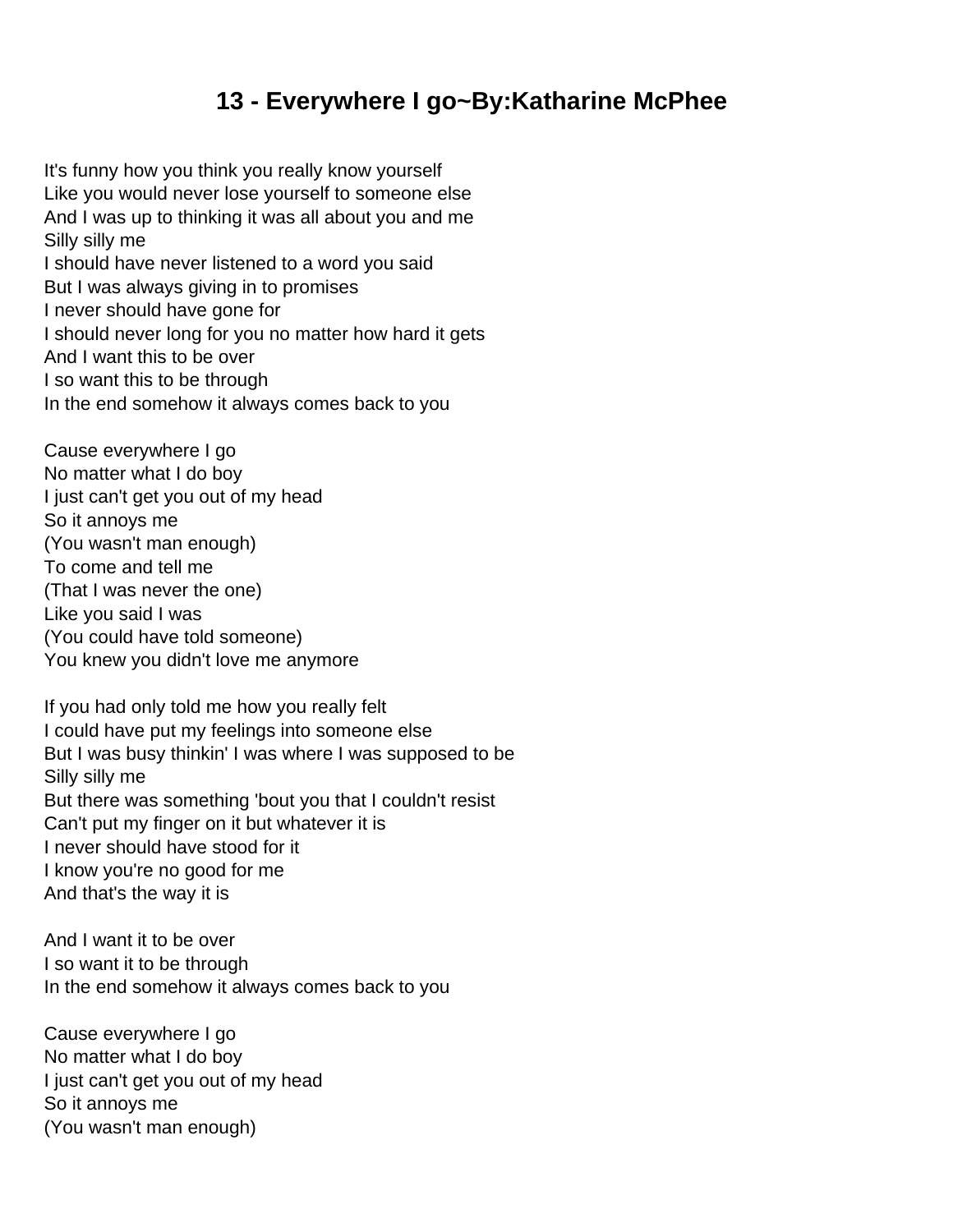To come and tell me (That I was never the one) Like you said I was (You could have told someone) You knew you didn't love me anymore

I tell myself Get over you It's over right Right thing to do And just when I thought I was done You pull me in for another run I can't take this I won't take this I can't do this I Won't do it Even if I know in the end somehow it always comes back to you

Cause everywhere I go No matter what I do boy I just can't get you out of my head So it annoys me (You wasn't man enough) To come and tell me (That I was never the one) Like you said I was (You could have told someone) You knew you didn't love me anymore

Cause everywhere I go No matter what I do boy I just can't get you out of my head So it annoys me (You wasn't man enough) To come and tell me (That I was never the one) Like you said I was (You could have told someone) You knew you didn't love me anymore

Cause everywhere I go No matter what I do boy I just can't get you out of my head So it annoys me (You wasn't man enough) To come and tell me (That I was never the one)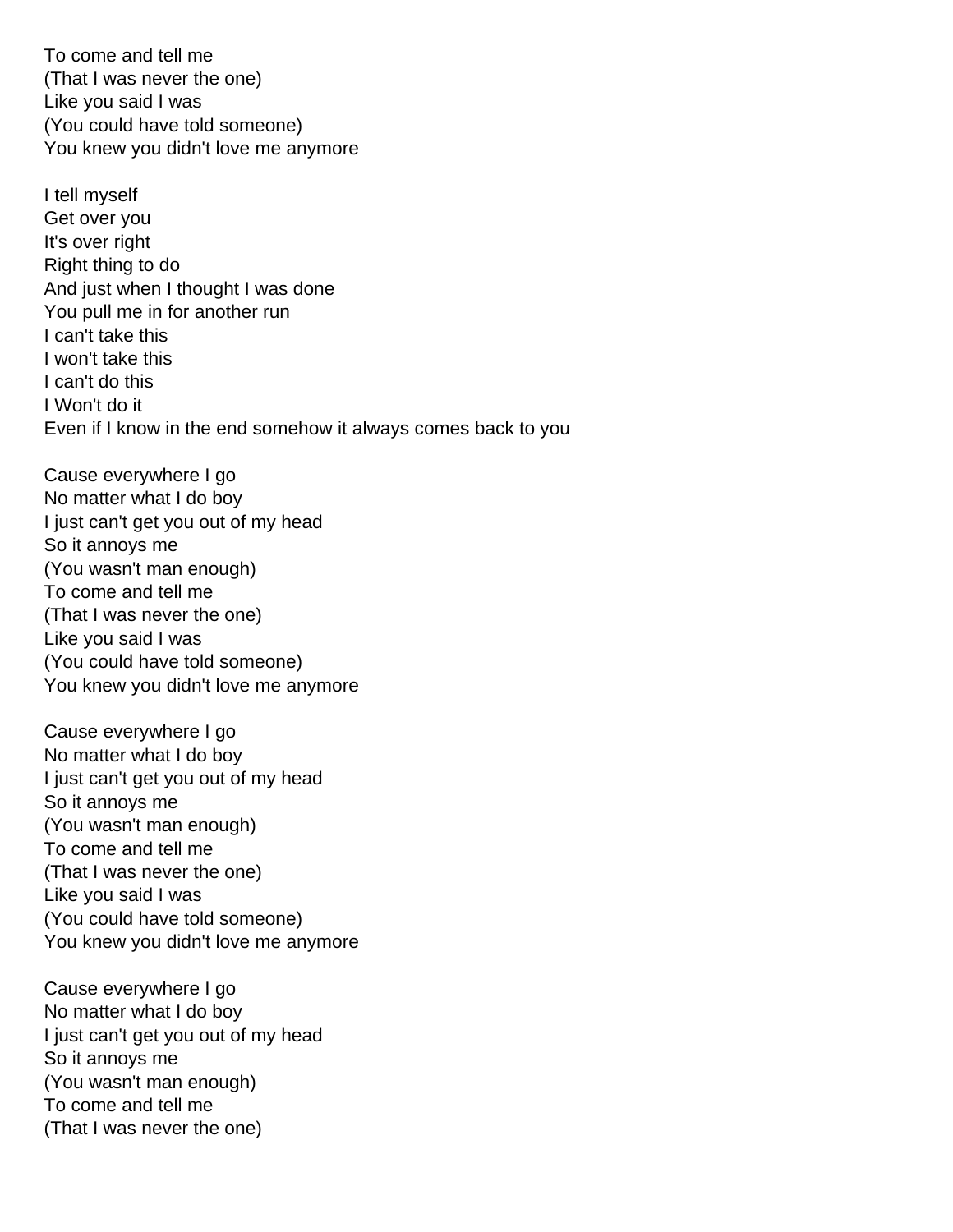Like you said I was (You could have told someone) You knew you didn't love me anymore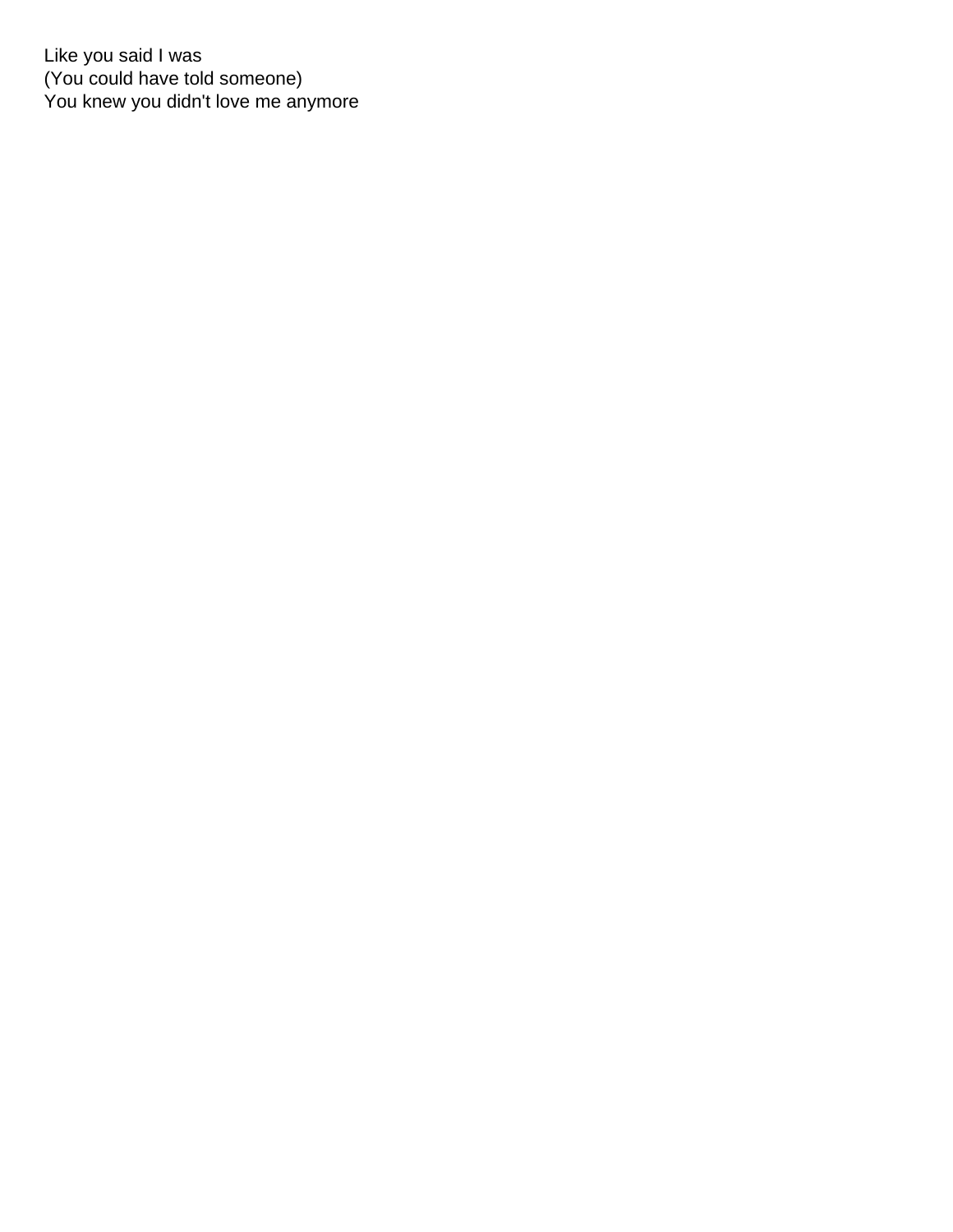## **14 - Peices~By: Sum41**

<span id="page-29-0"></span>I tried to be perfect but nothing was worth it. I don't believe it makes me real. I thought it'd be easy but no one believes me. I meant all the things I said. If you'd believe it's in my soul, I'd say all the words that I know just to see if it would show that I'm trying to let you know that I'm better off on my own.

This place is so empty. My thoughts are so tempting. I don't know how it got so bad. Sometimes it's so crazy but nothing can save me but it's the only thing that I have. If you'd believe it's in my soul, I'd say all the words that I know just to see if it would show that I'm trying to let you know that I'm better off on my own.

I tried to be perfect, it just wasn't worth it. Nothing could ever be so wrong. It's hard to believe me. It never gets easy. I guess I knew that all along. If you'd believe it's in my soul, I'd say all the words that I know just to see if it would show that I'm trying to let you know that I'm better off on my own.I tried to be perfect, it just wasn't worth it. Nothing could ever be so wrong. It's hard to believe me. It never gets easy. I guess I knew that all along. If you'd believe it's in my soul, I'd say all the words that I know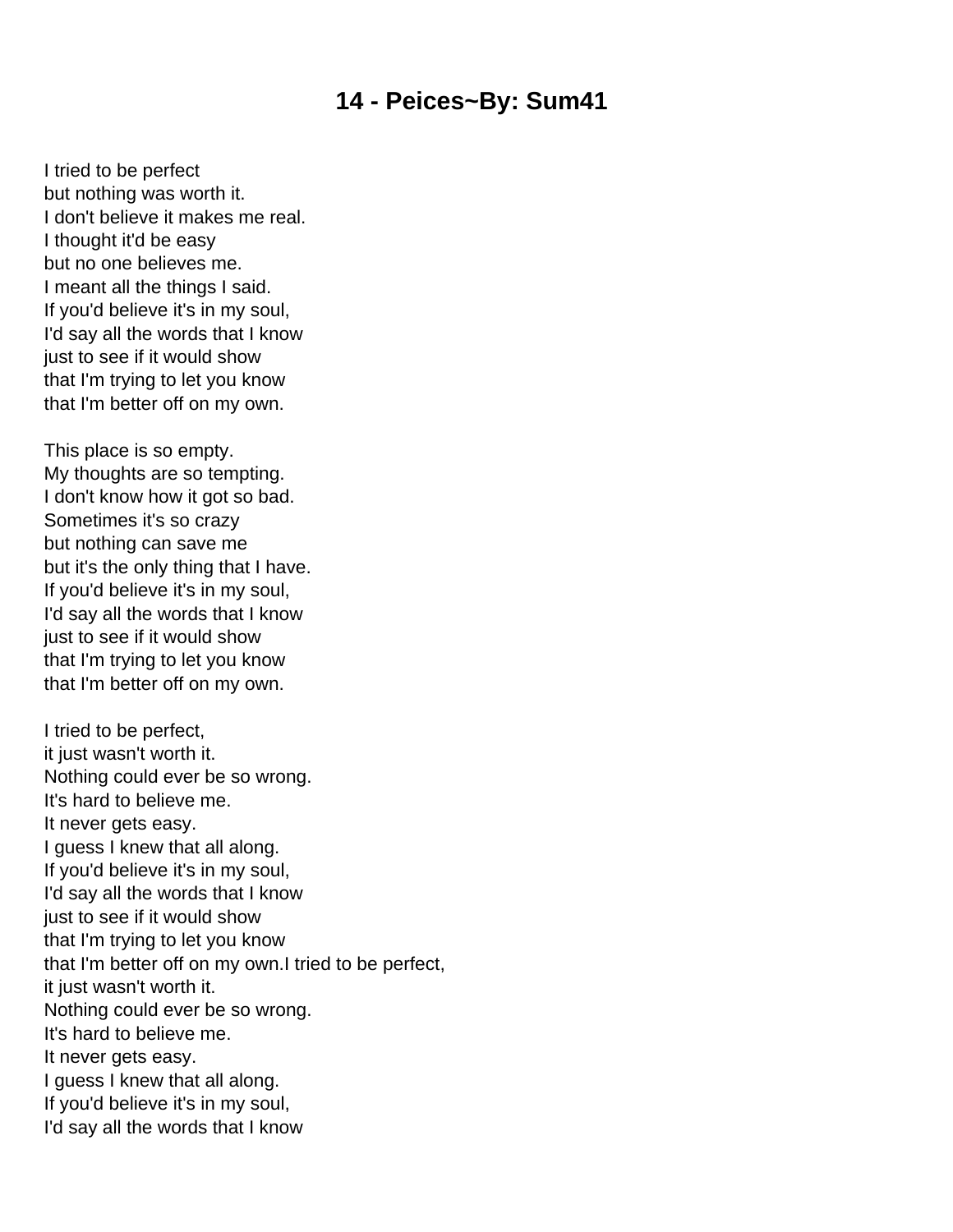just to see if it would show that I'm trying to let you know that I'm better off on my own.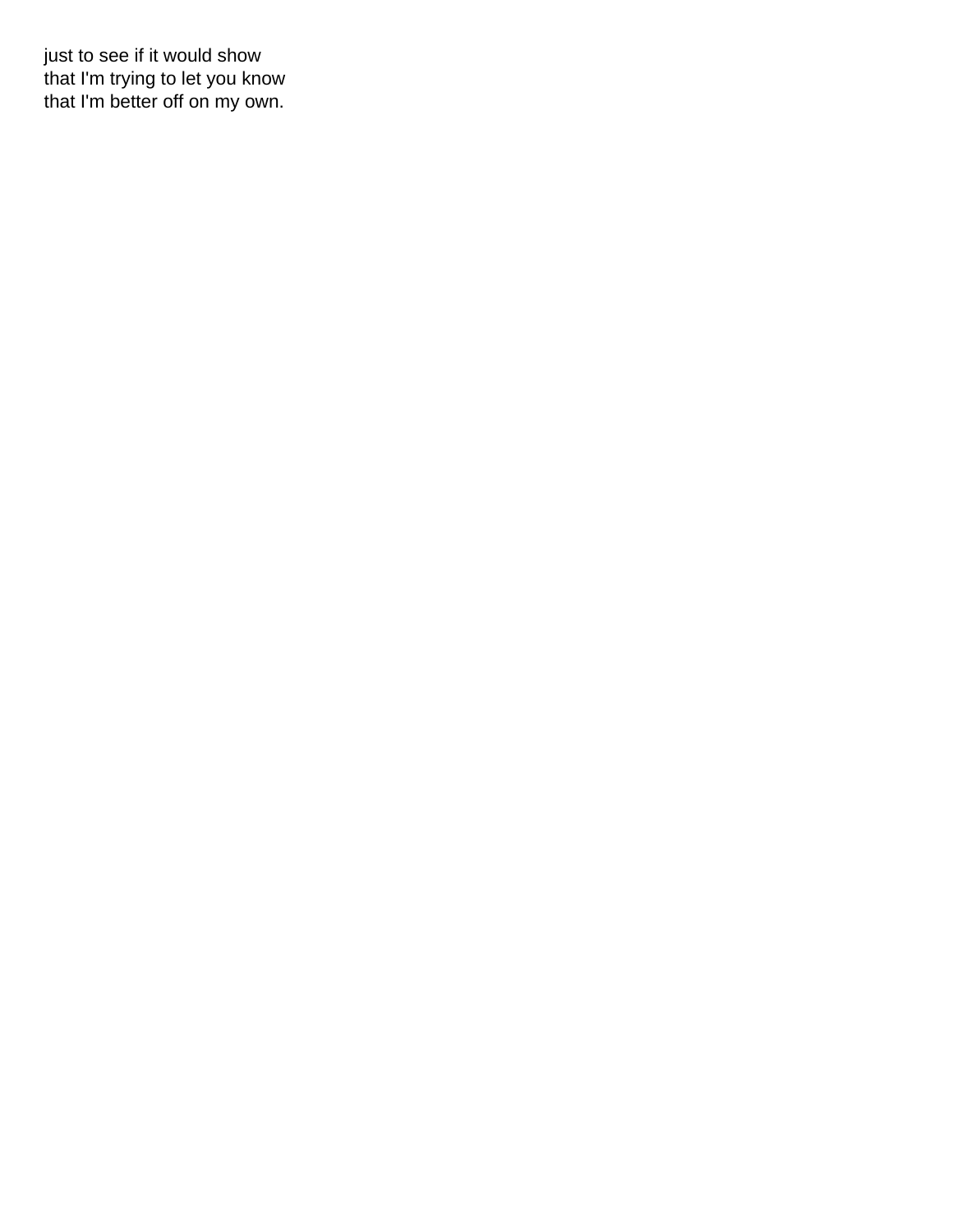# **15 - Never Again~By:Kelly Clarkson**

<span id="page-31-0"></span>I hope the ring you gave to her turns her finger green I hope when your in bed with her, you think of me I would never wish bad things, but i don't wish you well Could you tell, by the flames that burned away

I never read your letter 'Cos i knew what you'd say Give me that sunday school answer Try and make it all ok

### [Chorus]

Does it hurt to know I'll never be there for you Bet it sucks, seeing my face everywhere It was you, who just ended like you did I was the last to know you knew Exactly what you would do It don't say, you simply lost your way She may believe you but i never will Never again

If she really knows the truth, she deserves you A trophy wife, oh how cute Ignorance is bliss When your day comes and he'll be through with you And he'll be through with you You'll die together but alone

You wrote me in a letter You couldn't say it right to my face Give me that sunday school answer Repent yourself away

### [Chorus]

Does it hurt to know I'll never be there for you Bet it sucks, seeing my face everywhere It was you, who just ended like you did I was the last to know you knew Exactly what you would do It don't say, you simply lost your way They may believe you but i never will Never again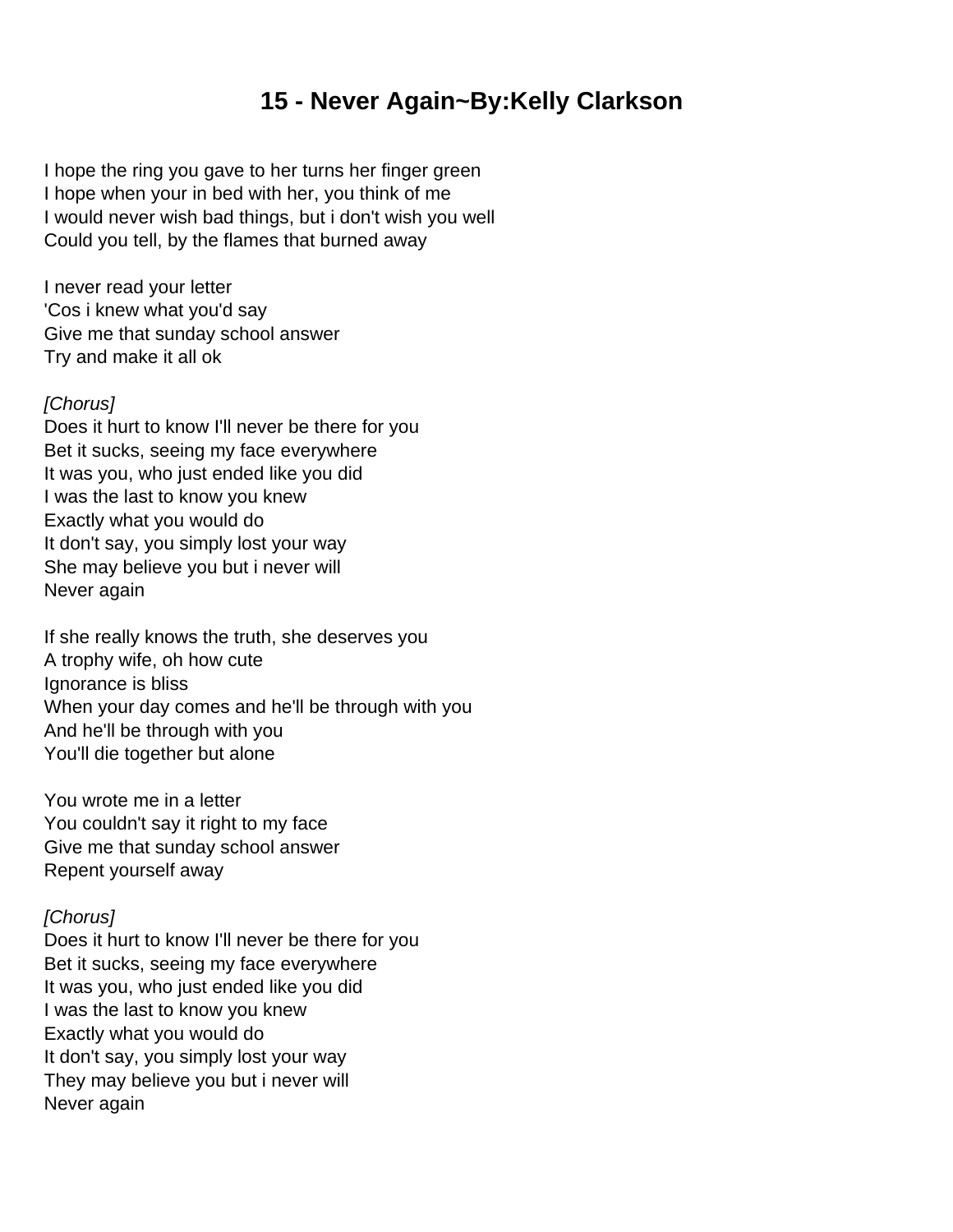## [Bridge]

Never again will i hear you Never again will i miss you Never again will i fall to you Never

Never again will i kiss you Never again will i want to Never again will i love you Never

## [Chorus]

Does it hurt to know I'll never be there for you Bet it sucks, seeing my face everywhere It was you, who just ended like you did I was the last to know you knew Exactly what you would do It don't say, you simply lost your way They may believe you but i never will I never will I never will

Never again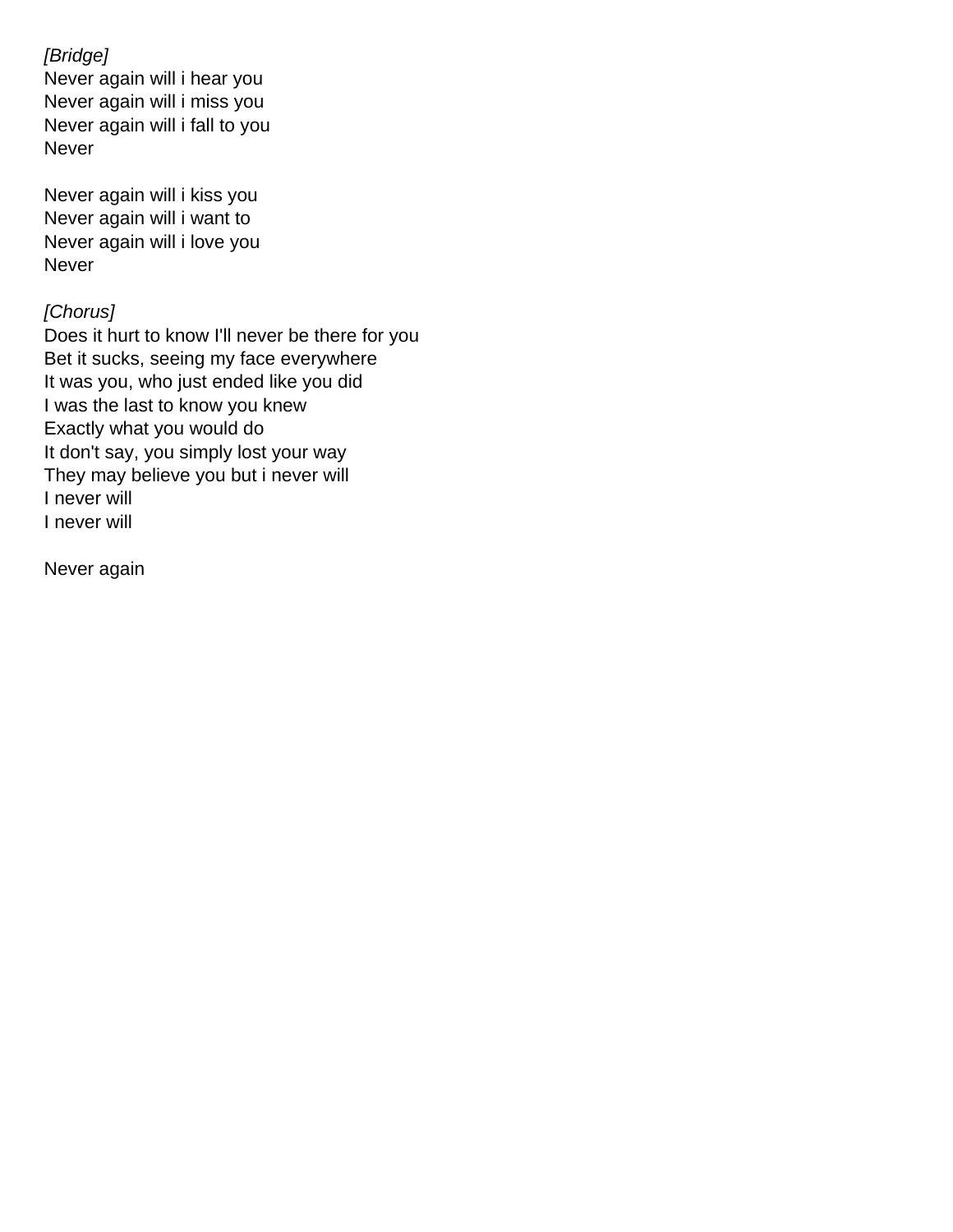# **16 - no scrub~By:TLC**

<span id="page-33-0"></span>A scrub is a guy that thinks he's fine and is also known as a buster Always thinkin' about what he wants He just sits on his (oh his, on his, on his) So...(no)

I don't want your number (no) I don't wanna give you mine and (no) I don't wanna meet you no where (no) I don't want none of your time and (no)

I don't want no scrub, A scrub is a guy that ain't get no love from me, Hanging out the passenger side, Of his best friends ride, Trying to hollar at me.

I don't want no scrub, A scrub is a guy that ain't get no love from me, Hanging out the passenger side, Of his best friends ride, Trying to hollar at me.

And a scrubs is checkin' me, But his game is kinda weak, And I know he can't approach me, Cause I"m looking like class and he's looking like trash, Can't get wit' a deadbeat (deadbeat) So...(no)

I don't want your number (no) I don't wanna give you mine and (no) I don't wanna meet you no where (no) I don't want none of your time and (no)

I don't want no scrub, A scrub is a guy that ain't get no love from me, Hanging out the passenger side, Of his best friends ride, Trying to hollar at me.

I don't want no scrub, A scrub is a guy that ain't get no love from me,